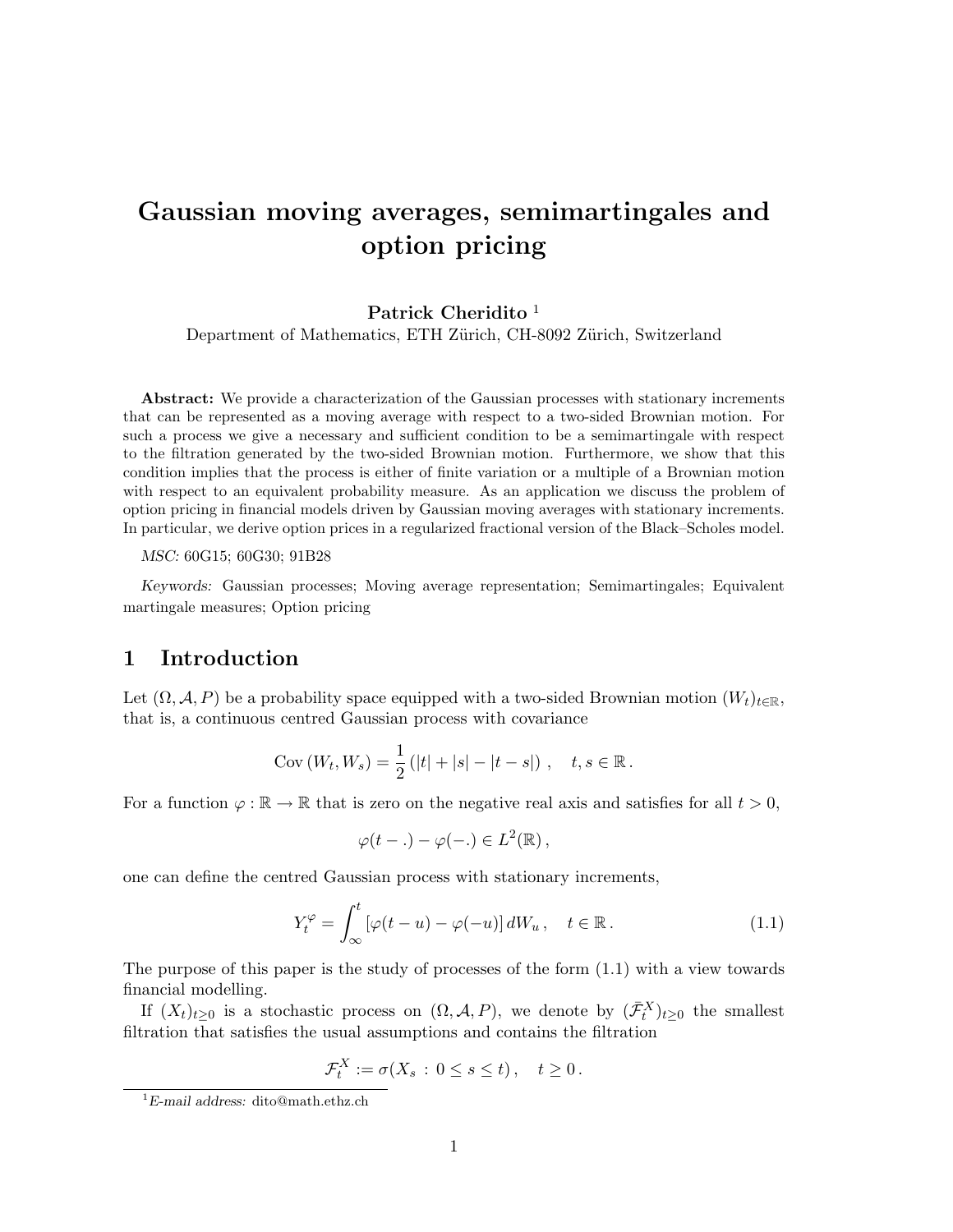By  $(\bar{\mathcal{F}}_t^W)_{t\geq0}$  we denote the smallest filtration that satisfies the usual assumptions and contains the filtration

$$
\mathcal{F}_t^W := \sigma(W_s: -\infty < s \leq t), \quad t \geq 0.
$$

Since  $(W_t)_{t>0}$  is a strong Markov process, it follows from Proposition 2.7.7 of Karatzas and Shreve (1991) that

$$
\bar{\mathcal{F}}_t^W = \sigma(\mathcal{F}_t^W, \mathcal{N}), \quad t \ge 0,
$$

where

$$
\mathcal{N} := \left\{ N \subset \Omega \, : \, N \subset M \text{ for some } M \in \sigma(\bigcup_{t>0} \mathcal{F}_t^W) \text{ with } P\left[M\right] = 0 \right\} \, .
$$

The structure of the paper is as follows. In Section 2 we recall a result of Karhunen (1950), which gives necessary and sufficient conditions for a stationary centred Gaussian process to be representable in the form

$$
\int_{\mathbb{R}} \xi(t-u)dW_u, \quad t \in \mathbb{R},
$$
\n(1.2)

where  $\xi \in L^2(\mathbb{R})$ . In Section 3 we give a characterization of those processes of the form (1.1) that are  $\mathcal{F}^W$ -semimartingales and we show that they are either finite variation processes, or for every  $T \in (0,\infty)$ , there exists an equivalent probability measure under which  $(Y_t^{\varphi})$  $\mathcal{H}^{\varphi}_{t}$ <sub>t∈[0,T]</sub> is a multiple of a Brownian motion. In Section 4 we apply a transformation introduced in Masani (1972) to establish a one-to-one correspondence between stationary centred Gaussian processes and centred Gaussian processes with stationary increments that are zero for  $t = 0$ . This allows us to extend Karhunen's result to centred Gaussian processes with stationary increments and to show that every process of the form (1.1) can be approximated by semimartingales of the form (1.1). By transferring the results from Section 3 back to the framework of stationary centred Gaussian processes, we obtain an extension of Theorem 6.5 of Knight (1992), which gives a necessary and sufficient condition for a process of the form (1.2) to be an  $\bar{\mathcal{F}}^W$ -semimartingale. In Section 5 we discuss the problem of option pricing in financial models driven by processes of the form (1.1). As an example we price a European call option in a regularized fractional Black–Scholes model.

## 2 Stationary Gaussian moving averages

**Definition 2.1** A stochastic process  $(X_t)_{t \in \mathbb{R}}$  is stationary if for all  $t_0 \in \mathbb{R}$ ,

$$
(X_{t+t_0})_{t\in\mathbb{R}}\stackrel{\text{(d)}}{=} (X_t)_{t\in\mathbb{R}},
$$

where  $\stackrel{\text{(d)}}{=}$  denotes equality of all finite-dimensional distributions.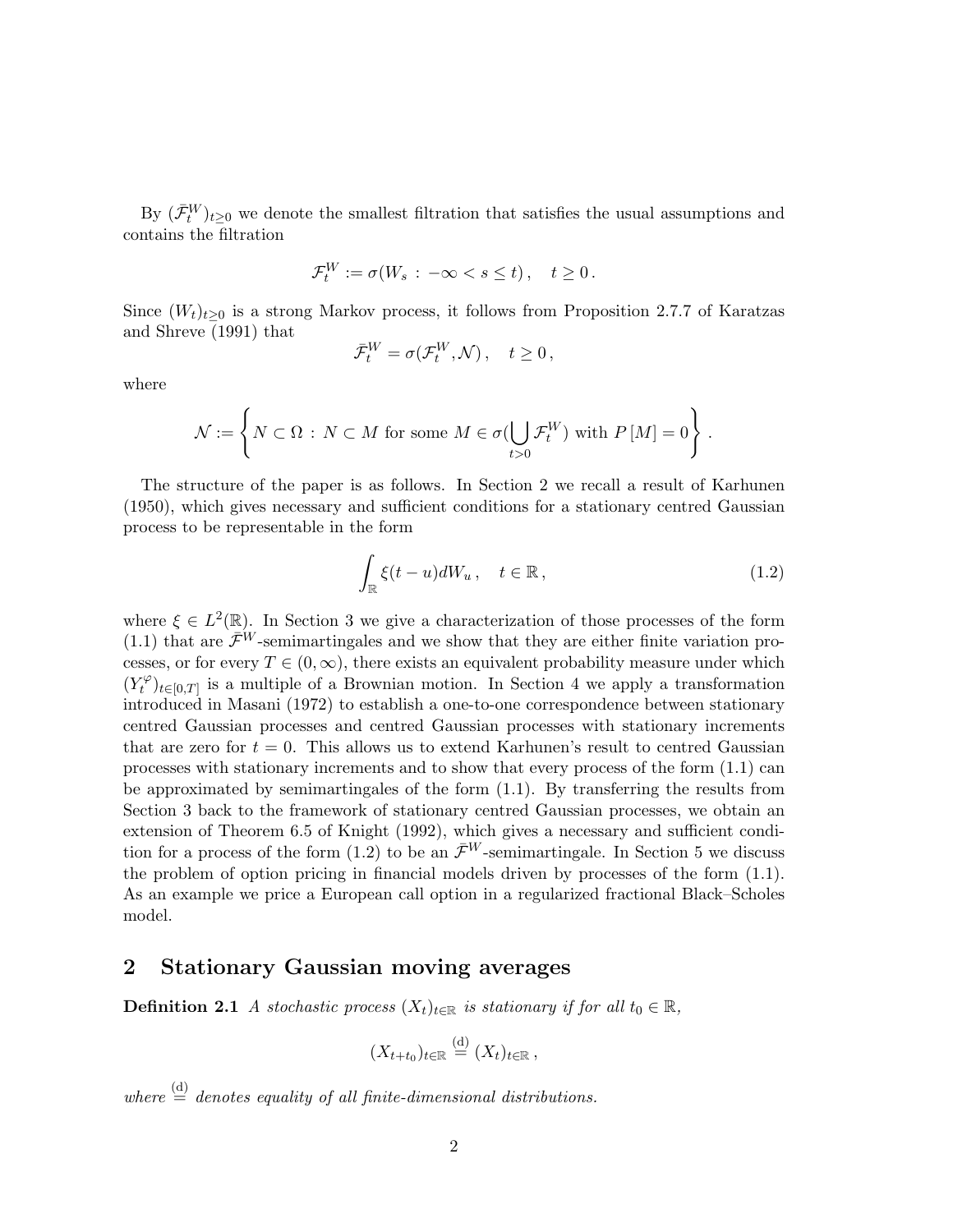**Definition 2.2** By  $\Phi_{\rm S}$  we denote the set of functions  $\xi \in L^2(\mathbb{R})$  such that  $\xi(t) = 0$  for all  $t < 0$ .

If  $\xi \in \Phi_S$ , we can for all  $t \in \mathbb{R}$ , define

$$
X_t^{\xi} := \int_{\mathbb{R}} \xi(t - u) dW_u
$$

in the  $L^2$ -sense. It is clear that  $(X_t^{\xi})$  $\zeta_t^{\xi}$ <sub>t</sub> is a stationary centred Gaussian process. If possible, we choose a right-continuous version.

**Example 2.3** Let  $\xi(t) = 1_{[0,\infty)}(t) \exp(-\lambda t)$ ,  $t \in \mathbb{R}$ , for a  $\lambda > 0$ . Then,  $\xi \in \Phi_S$ , and  $(X_t^{\xi})$  $\zeta_t^{\xi}$ <sub>t</sub> $\in \mathbb{R}$  is a stationary Ornstein-Uhlenbeck process.

**Remark 2.4** Let  $\xi \in \Phi_S$ . It can be shown by approximating  $\xi$  with continuous functions with compact support, that

$$
\lim_{t \to 0} \mathbf{E} \left[ (X_t^{\xi} - X_0^{\xi})^2 \right] = \lim_{t \to 0} \int_{\mathbb{R}} (\xi(t - u) - \xi(-u))^2 du = 0.
$$

Hence,  $t \mapsto X_t^{\xi}$  $t_t^{\xi}$  is a continuous mapping from  $\mathbb R$  to  $L^2(\Omega)$ . Moreover,

$$
\bigcap_{t\in\mathbb{R}}\overline{\rm sp}\left\{X_s^{\xi}:\ -\infty
$$

where  $\overline{sp}$  denotes the  $L^2$ -closure of the linear span of a set of square-integrable random variables.

The following theorem follows from Satz 5 in Karhunen (1950).

#### Theorem 2.5 (Karhunen (1950))

Let  $(X_t)_{t\in\mathbb{R}}$  be a stationary centred Gaussian process such that

$$
\lim_{t \to 0} E [(X_t - X_0)^2] = 0 \text{ and}
$$
  

$$
\bigcap_{t \in \mathbb{R}} \overline{\text{sp}} \{X_s : -\infty < s \leq t\} = \{0\}.
$$

Then there exists  $a \xi \in \Phi_S$  such that

$$
(X_t)_{t\in\mathbb{R}}\stackrel{\text{(d)}}{=} (X_t^{\xi})_{t\in\mathbb{R}}.
$$

## 3 Gaussian moving averages with stationary increments

**Definition 3.1** We say that a stochastic process  $(Y_t)_{t \in \mathbb{R}}$  has stationary increments if for all  $t_0 \in \mathbb{R}$ ,

$$
(Y_{t+t_0}-Y_{t_0})_{t\in\mathbb{R}}\stackrel{\text{(d)}}{=} (Y_t-Y_0)_{t\in\mathbb{R}}.
$$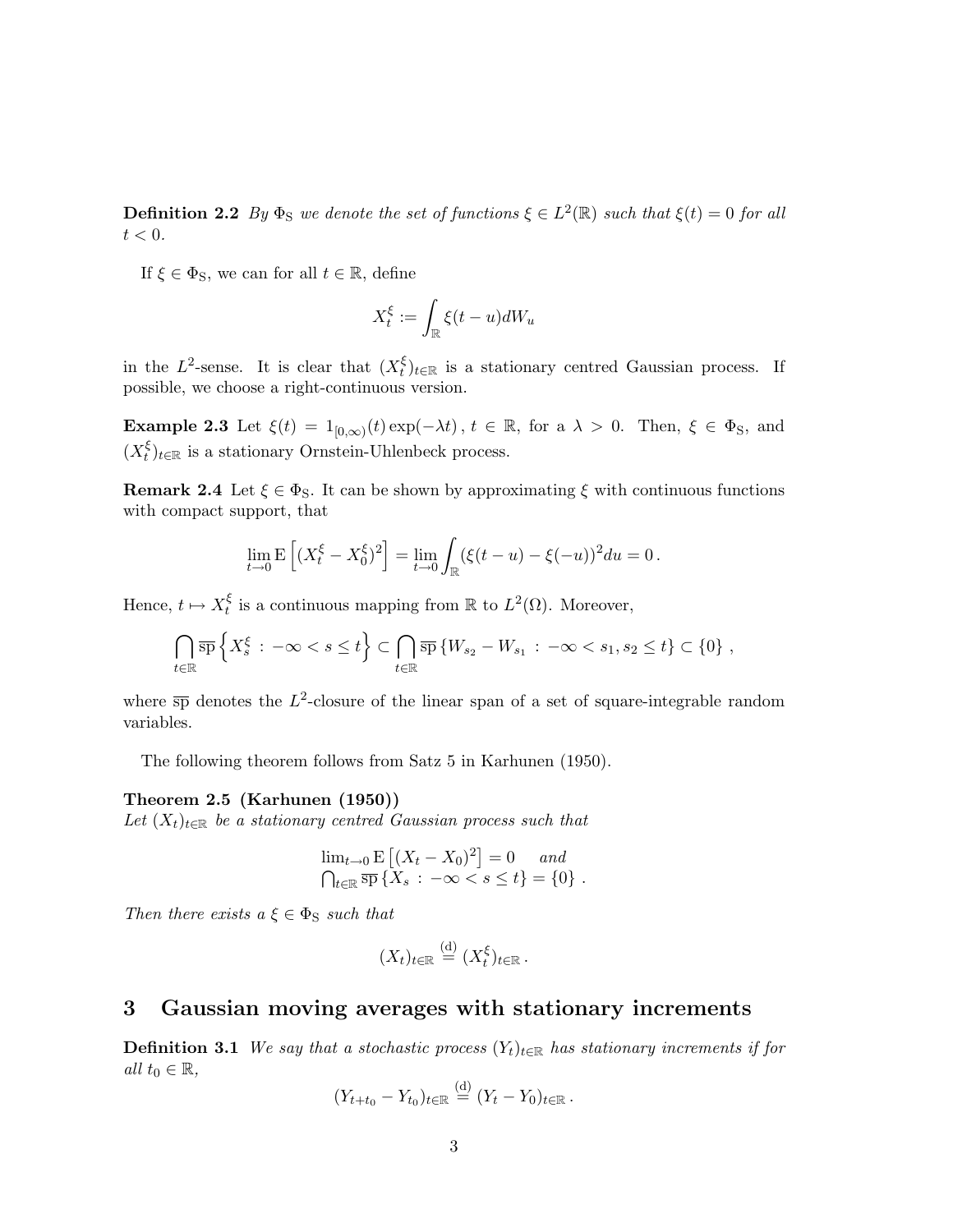Obviously, every stationary process has stationary increments.

**Definition 3.2** By  $\Phi_{SI}$  we denote the set of all measurable functions  $\varphi : \mathbb{R} \to \mathbb{R}$  such that

$$
for all t < 0: \qquad \varphi(t) = 0 \qquad and \tag{3.1}
$$

for all 
$$
t > 0
$$
:  
\nfor all  $t > 0$ :  
\n
$$
\int_{\mathbb{R}} \left[ \varphi(t-u) - \varphi(-u) \right]^2 du < \infty.
$$
\n(3.2)

 $By \Phi_{SI}^I$  we denote the set of real-valued functions that can be written in the form

$$
\varphi(t) = \begin{cases} v + \int_0^t \psi(s)ds \, , & t \ge 0 \\ 0 \, , & t < 0 \end{cases}
$$

for a  $v \in \mathbb{R}$  and a  $\psi \in L^2(\mathbb{R}_+).$ 

It can easily be checked that  $\Phi_S \subset \Phi_{SI}$  and  $\Phi_{SI}^I \subset \Phi_{SI}$ .

For  $\varphi \in \Phi_{\text{SI}}$  we define the centred Gaussian process with stationary increments

$$
Y_t^{\varphi} := \int_{\mathbb{R}} \left[ \varphi(t - u) - \varphi(-u) \right] dW_u, \quad t \in \mathbb{R}, \tag{3.3}
$$

where we choose a right-continuous version whenever possible.

#### Examples 3.3

**a)** The function  $\varphi(t) = 1_{[0,\infty)}(t)$  is in  $\Phi_{\text{SI}}^{\text{I}}$ , and  $Y_t^{\varphi} = W_t$ ,  $t \in \mathbb{R}$ . **b**) Let  $H \in (0, 1)$  and set  $\varphi(t) = 1_{(0,\infty)}(t)t^{H-\frac{1}{2}}, t \in \mathbb{R}$ . Then,  $\varphi \in \Phi_{\text{SI}} \setminus \Phi_{\text{SI}}^{\text{I}}$ , and

Cov 
$$
(Y_t^{\varphi}, Y_s^{\varphi}) = c_H^2 \frac{1}{2} (|t|^{2H} + |s|^{2H} - |t - s|^{2H})
$$
,  $t, s \in \mathbb{R}$ ,

where

$$
c_H = \left(\frac{1}{2H} + \int_0^\infty \left[ (1+u)^{H-\frac{1}{2}} - u^{H-\frac{1}{2}} \right] du \right)^{\frac{1}{2}}.
$$

These processes were studied by Kolmogorov (1940) in a Hilbert space framework. Mandelbrot and Van Ness (1968) represented them in the form (3.3) and gave them the name 'fractional Brownian motions' (fBm). More information on fBm and further references can be found in Section 7.2 of Samorodnitsky and Taqqu (1994) or Chapter 4 of Embrechts and Maejima (2002).

**Lemma 3.4** Let  $\varphi \in \Phi_{\text{SI}}$ . Then

$$
\lim_{t \to 0} \int_{\mathbb{R}} \left[ \varphi(t - u) - \varphi(-u) \right]^2 du = 0. \tag{3.4}
$$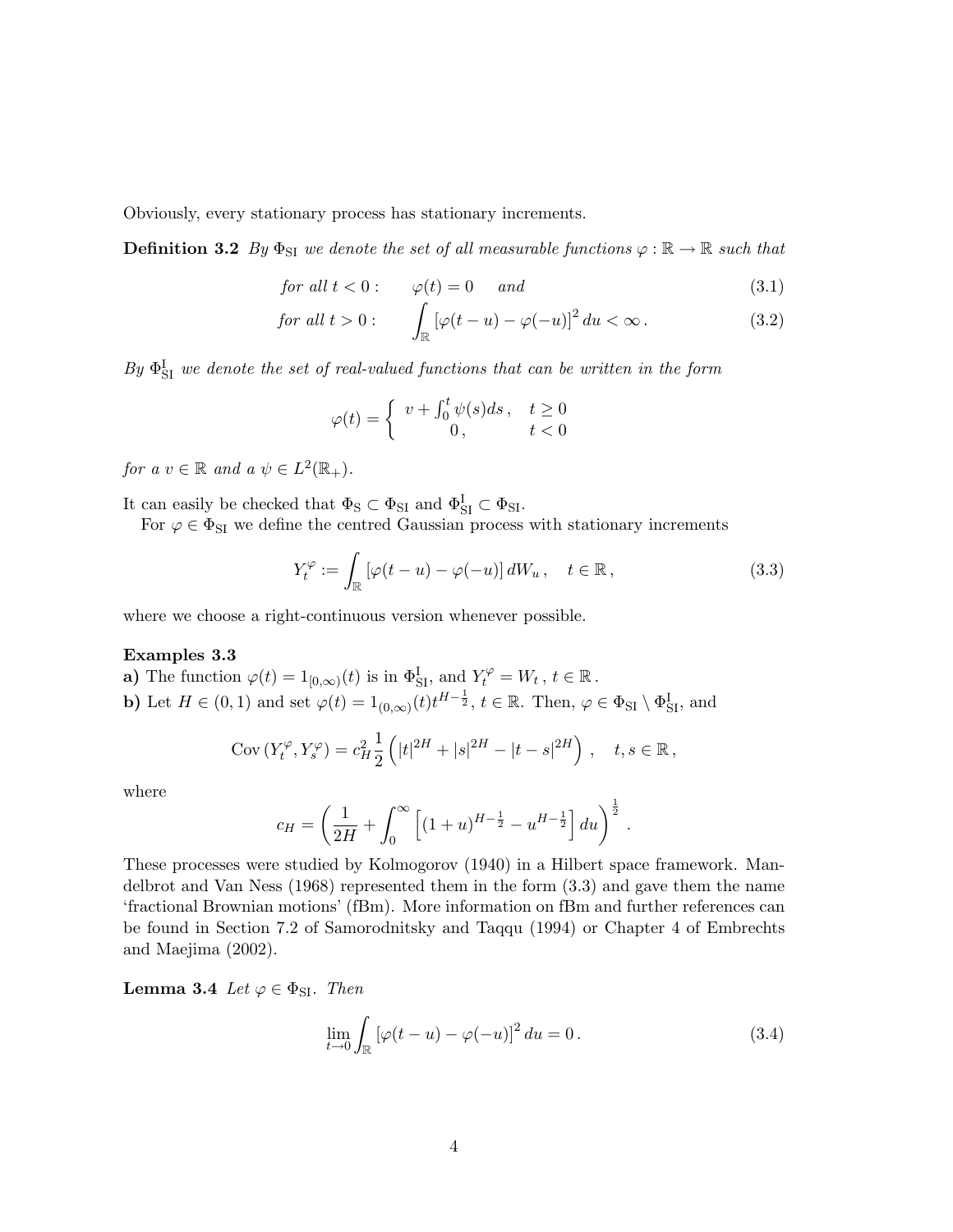Proof. By condition (3.2),

$$
\int_0^T \varphi^2(u) du + \int_0^\infty \left[\varphi(T+u) - \varphi(u)\right]^2 du = \int_{\mathbb{R}} \left[\varphi(T-u) - \varphi(-u)\right]^2 du < \infty,
$$

for all  $T > 0$ . This shows that  $1_{[0,T]} \varphi \in L^2(\mathbb{R})$  for all  $T > 0$ . Therefore, it can be shown by approximating  $1_{[0,T]}\varphi$  with continuous functions with compact support that

for all 
$$
T > 0
$$
,  $\lim_{t \to 0} \int_{\mathbb{R}} \left[ 1_{[0,T]}(t+u)\varphi(t+u) - 1_{[0,T]}(u)\varphi(u) \right]^2 du = 0.$  (3.5)

Now, assume that (3.4) does not hold. Then there exists a  $c > 0$  such that

$$
\limsup_{t \searrow 0} \int_{\mathbb{R}} \left[ \varphi(t+u) - \varphi(u) \right]^2 du \ge 5c^2.
$$
 (3.6)

We set  $t_0 := 0$  and  $S_1 := -1$ . It follows from  $(3.6)$  that there exists a  $t_1 \in (0, \frac{1}{2})$  $\frac{1}{2}$  and a  $T_1 > S_1$  such that  $\mathcal{L}^{T_1}$ 

$$
\int_{S_1}^{T_1} \left[ \varphi(t_1 + u) - \varphi(u) \right]^2 du \ge 4c^2.
$$

Since  $\varphi \in \Phi_{\text{SI}}$ , the function  $\varphi(t_1 + .) - \varphi(.)$  is in  $L^2(\mathbb{R})$ . Therefore, there exists an  $S_2 \ge T_1$ such that  $r^{\infty}$ 

$$
\int_{S_2}^{\infty} \left[\varphi(t_1+u) - \varphi(u)\right]^2 du \leq \frac{1}{4}c^2.
$$

It follows from (3.5) and (3.6) that there exists a  $t_2 \in (t_1, t_1 + \frac{1}{4})$  $\frac{1}{4}$  and a  $T_2 > S_2$  such that

$$
\int_{S_1}^{S_2} \left[ \varphi(t_2 + u) - \varphi(t_1 + u) \right]^2 du \le \frac{1}{16} c^2
$$

and

$$
\int_{S_2}^{T_2} \left[ \varphi(t_2 + u) - \varphi(t_1 + u) \right]^2 du \ge 4c^2.
$$

Moreover, there exists an  $S_3 \geq T_2$  such that

$$
\int_{S_3}^{\infty} \left[ \varphi(t_2 + u) - \varphi(t_1 + u) \right]^2 du \le \frac{1}{16} c^2.
$$

Continuing like this, one can inductively construct sequences of increasing numbers  $\{t_n\}_{n=1}^{\infty}$ ,  ${S_n}_{n=1}^{\infty}$  and  ${T_n}_{n=1}^{\infty}$  such that for all  $n \geq 1$ ,  $t_n \in (t_{n-1}, t_{n-1} + 2^{-n}]$ ,  $S_{n+1} \geq T_n > S_n$ ,

$$
\int_{S_1}^{S_n} \left[ \varphi(t_n + u) - \varphi(t_{n-1} + u) \right]^2 du \le 4^{-n} c^2,
$$
  

$$
\int_{S_n}^{T_n} \left[ \varphi(t_n + u) - \varphi(t_{n-1} + u) \right]^2 du \ge 4c^2 \text{ and}
$$
  

$$
\int_{S_{n+1}}^{\infty} \left[ \varphi(t_n + u) - \varphi(t_{n-1} + u) \right]^2 du \le 4^{-n} c^2.
$$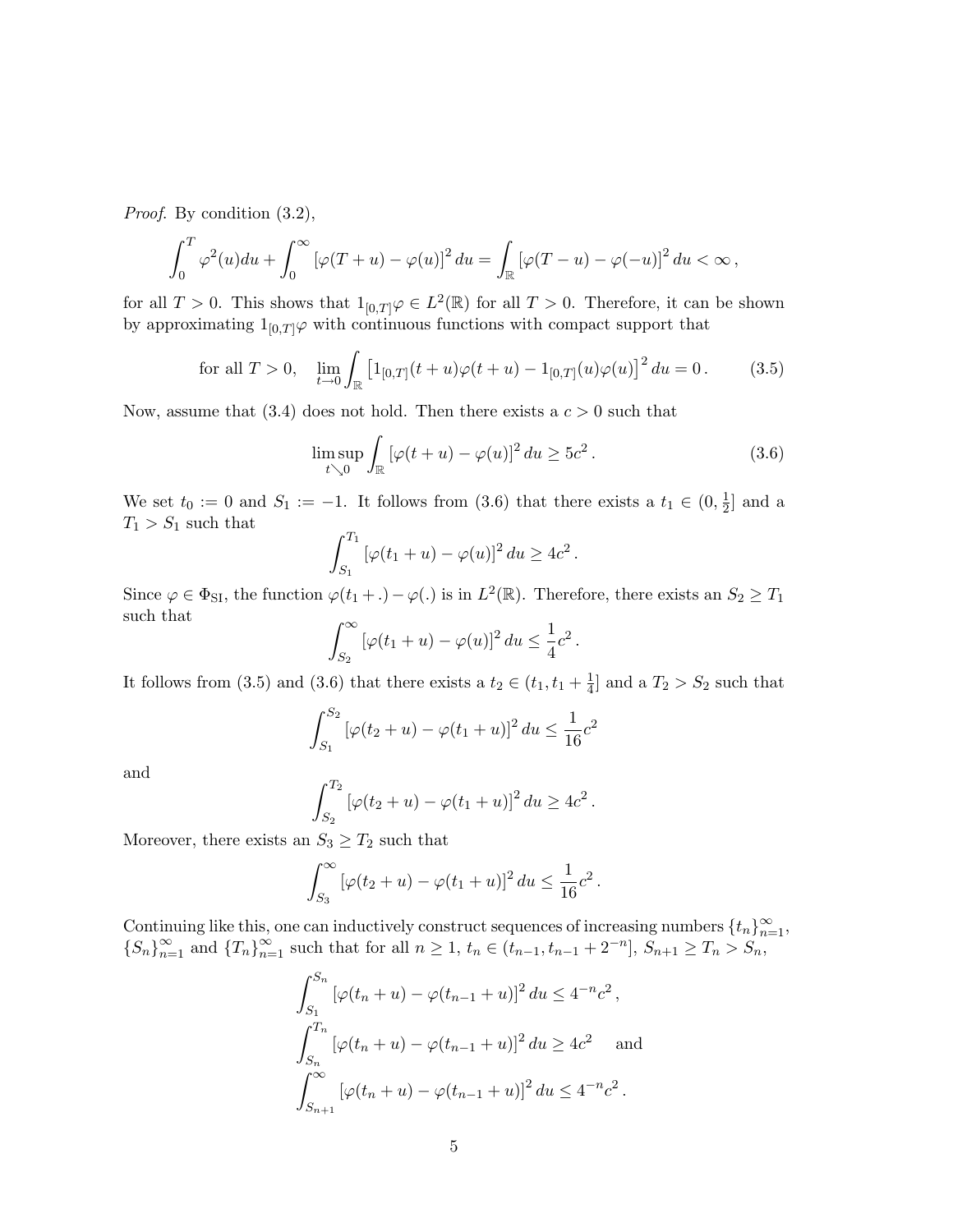We set  $t := \lim_{n \to \infty} t_n \in (0, 1]$ . It follows that for all  $n \geq 1$ ,

$$
\|\varphi(t+.) - \varphi(.)\|_{L^2[S_n, T_n]}
$$
  
\n
$$
\geq \|\varphi(t_n + .) - \varphi(t_{n-1} + .)\|_{L^2[S_n, T_n]} - \sum_{j \neq n} \|\varphi(t_j + .) - \varphi(t_{j-1} + .)\|_{L^2[S_n, T_n]}
$$
  
\n
$$
\geq 2c - \sum_{j \neq n} 2^{-j}c \geq c.
$$

Hence,

$$
||\varphi(t+.) - \varphi(.)||_{L^2(\mathbb{R})}^2 \geq \sum_{n=1}^{\infty} ||\varphi(t+.) - \varphi(.)||_{L^2[S_n, T_n]}^2 = \infty.
$$

This contradicts (3.2). Hence, (3.6) cannot be true, and the lemma is proved.  $\Box$ 

**Proposition 3.5** Let  $\varphi \in \Phi_{\text{SI}}$ . Then

(i) 
$$
\lim_{t \to 0} E[(Y_t^{\varphi})^2] = 0
$$
 and  
\n(ii)  $\bigcap_{t \in \mathbb{R}} \overline{sp} \{Y_{s_2}^{\varphi} - Y_{s_1}^{\varphi} : -\infty < s_1, s_2 \le t\} = \{0\}$ .

Proof. Property (i) follows immediately from Lemma 3.4. Property (ii) follows from

$$
\bigcap_{t \in \mathbb{R}} \overline{\mathrm{sp}} \left\{ Y_{s_2}^{\varphi} - Y_{s_1}^{\varphi} : -\infty < s_1, s_2 \le t \right\}
$$
\n
$$
\subset \bigcap_{t \in \mathbb{R}} \overline{\mathrm{sp}} \left\{ W_{s_2} - W_{s_1} : -\infty < s_1, s_2 \le t \right\} \subset \left\{ 0 \right\}.
$$

¤

For the proof of our main result, Theorem 3.9, we need the subsequent technical lemma and the following proposition.

**Lemma 3.6** Let  $k \in L^2(\mathbb{R}^2)$  such that  $||k||_2^2 < 1$ . Then

$$
\mathbf{E}\left[\exp\left\{\frac{1}{2}\int_{\mathbb{R}}\left(\int_{\mathbb{R}}k(s,u)dW_u\right)^2ds\right\}\right] \leq \frac{1}{\sqrt{1-||k||_2^2}}.
$$

*Proof.* There exists a sequence  $\{k_n\}_{n=1}^{\infty} \subset L^2(\mathbb{R}^2)$  such that

$$
\lim_{n \to \infty} ||k - k_n||_2 = 0
$$

and all  $k_n$  are of the form

$$
k_n(s, u) = \sum_{j=-n^2}^{n^2-1} 1_{(\frac{j}{n}, \frac{j+1}{n}]}(s) k_{n,j}(u) ,
$$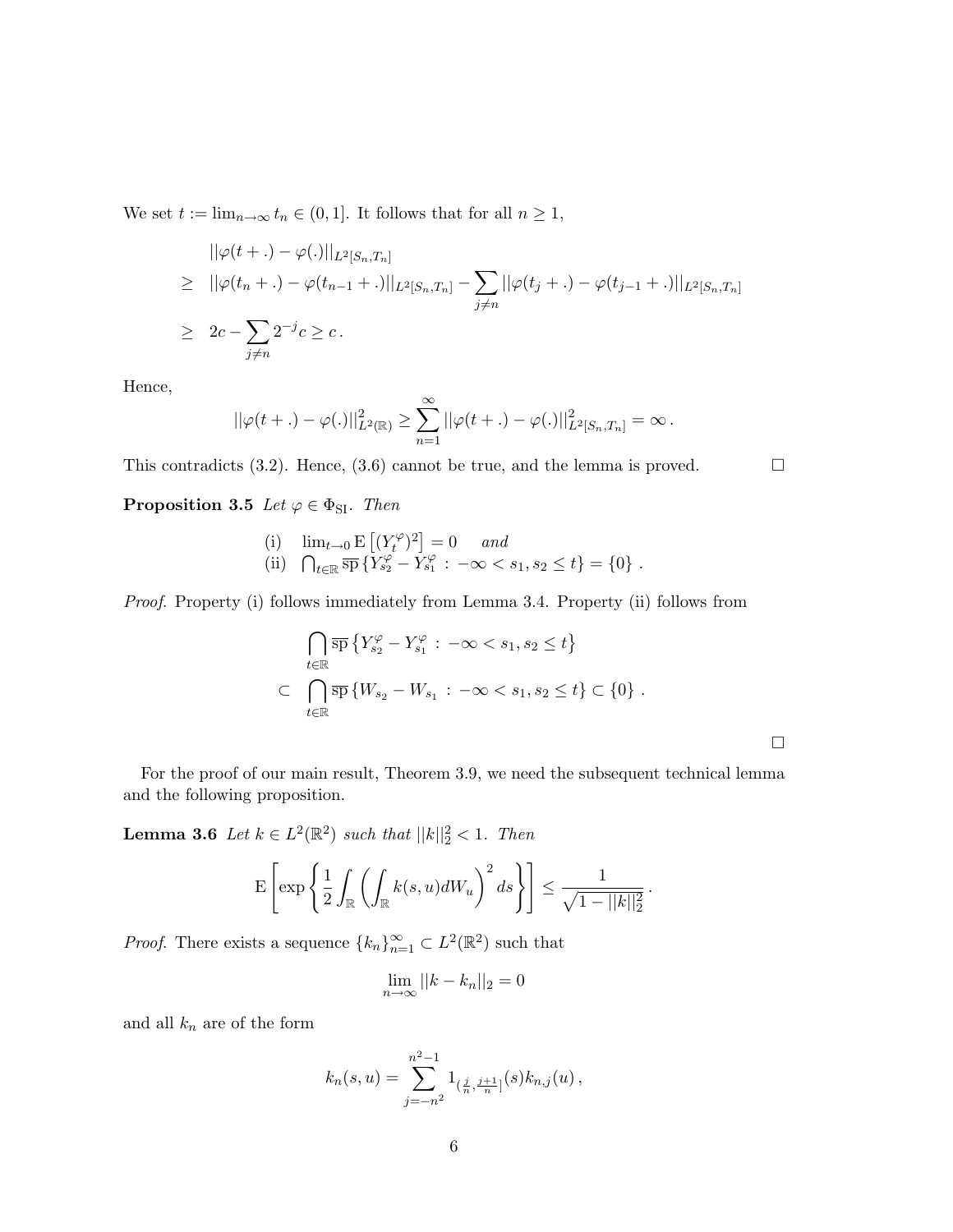where

$$
k_{n,j} \in L^2(\mathbb{R}), \quad j = -n^2, \dots, n^2 - 1.
$$

For all  $n \in \mathbb{N}$  and  $j = -n^2, \ldots, n^2 - 1$  we set

$$
Z_j^n := \frac{1}{\sqrt{n}} \int_{\mathbb{R}} k_{n,j}(u) dW_u.
$$

There exists an orthogonal  $2n^2 \times 2n^2$ -matrix  $U_n$  such that  $V^n := U_n Z^n$  is a centred Gaussian vector with independent components. Therefore, for all  $n \in \mathbb{N}$ , such that  $||k_n||_2 < 1$ ,

$$
E\left[\exp\left\{\frac{1}{2}\int_{\mathbb{R}}\left(\int_{\mathbb{R}}k_{n}(s,u)dW_{u}\right)^{2}ds\right\}\right]=E\left[\exp\left\{\frac{1}{2}\sum_{j=-n^{2}}^{n^{2}-1}\left(Z_{j}^{n}\right)^{2}\right\}\right]
$$
\n
$$
=E\left[\exp\left\{\frac{1}{2}\sum_{j=-n^{2}}^{n^{2}-1}\left(V_{j}^{n}\right)^{2}\right\}\right]=\prod_{j=-n^{2}}^{n^{2}-1}E\left[\exp\left\{\frac{1}{2}\left(V_{j}^{n}\right)^{2}\right\}\right]
$$
\n
$$
=\prod_{j=-n^{2}}^{n^{2}-1}\left(1-E\left[\left(V_{j}^{n}\right)^{2}\right]\right)^{-\frac{1}{2}}\leq\left(1-\sum_{j=-n^{2}}^{n^{2}-1}E\left[\left(V_{j}^{n}\right)^{2}\right]\right)^{-\frac{1}{2}}
$$
\n
$$
=\left(1-\sum_{j=-n^{2}}^{n^{2}-1}E\left[\left(Z_{j}^{n}\right)^{2}\right]\right)^{-\frac{1}{2}}=\frac{1}{\sqrt{1-||k_{n}||_{2}^{2}}}.
$$
\n(3.7)

Furthermore, it follows from

$$
\lim_{n \to \infty} \mathbf{E}\left[\int_{\mathbb{R}}\left(\int_{\mathbb{R}}\left\{k(s, u) - k_n(s, u)\right\}dW_u\right)^2 ds\right] = \lim_{n \to \infty}||k - k_n||_2^2 = 0,
$$

that there exists a subsequence  $(n_l)_{l=1}^{\infty}$  such that

$$
\lim_{l \to \infty} \int_{\mathbb{R}} \left( \int_{\mathbb{R}} \left\{ k(s, u) - k_{n_l}(s, u) \right\} dW_u \right)^2 ds = 0 \text{ almost surely.}
$$

This implies that

$$
\lim_{l \to \infty} \int_{\mathbb{R}} \left( \int_{\mathbb{R}} k_{n_l}(s, u) dW_u \right)^2 ds = \int_{\mathbb{R}} \left( \int_{\mathbb{R}} k(s, u) dW_u \right)^2 ds \text{ almost surely.}
$$

Hence, it follows from Fatou's lemma and (3.7) that

$$
\begin{aligned}\n& \mathbf{E}\left[\exp\left\{\frac{1}{2}\int_{\mathbb{R}}\left(\int_{\mathbb{R}}k(s,u)dW_u\right)^2ds\right\}\right] \\
&\leq \liminf_{l\to\infty}\mathbf{E}\left[\exp\left\{\frac{1}{2}\int_{\mathbb{R}}\left(\int_{\mathbb{R}}k_{n_l}(s,u)dW_u\right)^2ds\right\}\right] \\
&\leq \liminf_{l\to\infty}\frac{1}{\sqrt{1-||k_{n_l}||_2^2}} = \frac{1}{\sqrt{1-||k||_2^2}},\n\end{aligned}
$$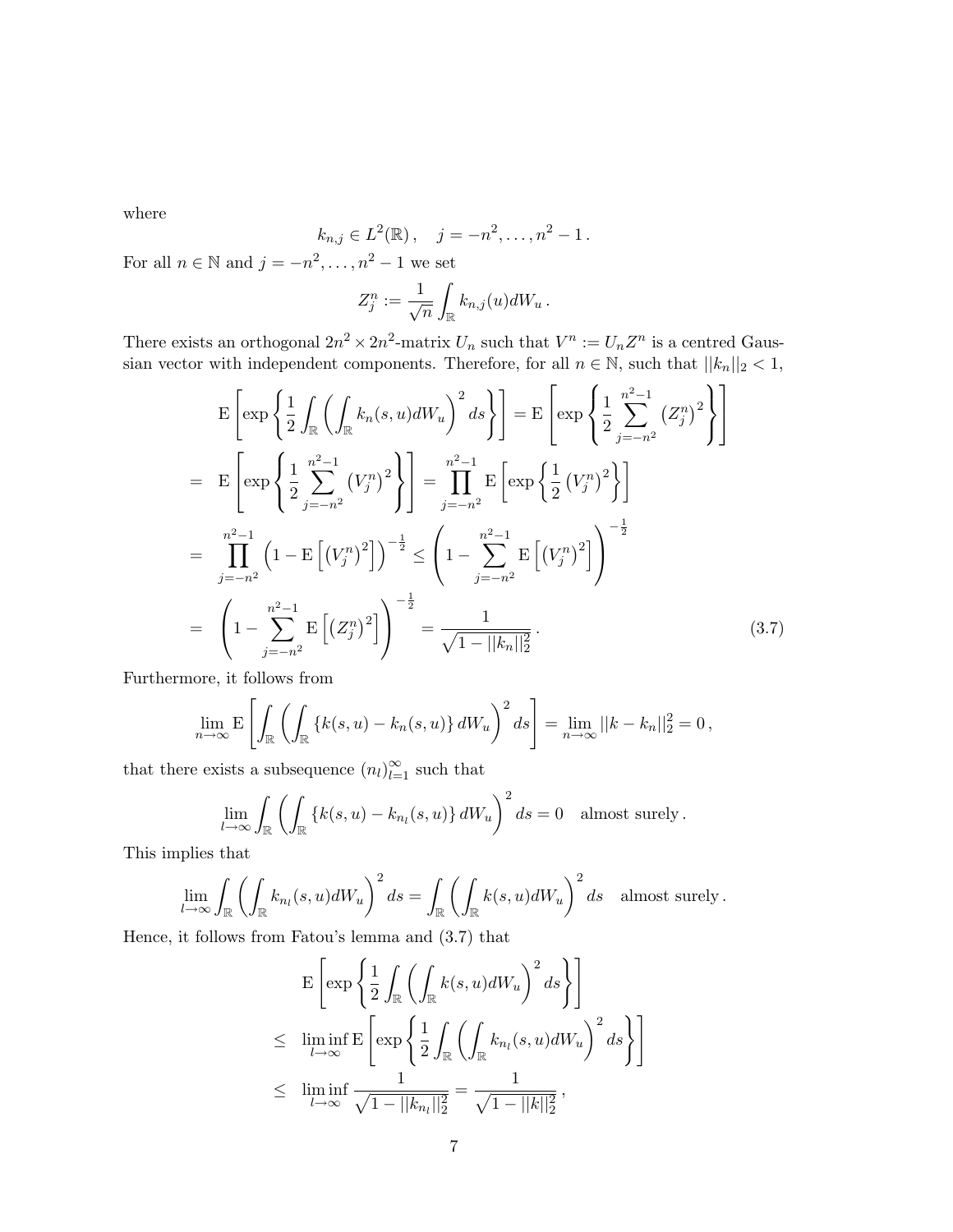which concludes the proof.  $\Box$ 

**Proposition 3.7** Let  $k : \{(s, u) \in \mathbb{R}_+ \times \mathbb{R} : u \leq s\} \to \mathbb{R}$ , be a measurable function such that for all  $t > 0$ ,  $rt$  $\overline{r}$ 

$$
\int_0^t \int_{-\infty}^s k^2(s, u) du ds < \infty.
$$

Then

$$
\exp\left(\int_0^t \int_{-\infty}^s k(s, u)dW_u dW_s - \frac{1}{2} \int_0^t \left(\int_{-\infty}^s k(s, u)dW_u\right)^2 ds\right), \quad t \ge 0,
$$

is a martingale on  $(\Omega, \mathbb{R})$  $(\bar{\mathcal{F}}^W_t$  $\left( \begin{matrix} t \geq 0 \end{matrix} \right)$ , and for all  $T \in (0, \infty)$ , the process

$$
W_t^k := W_t - \int_0^t \int_{-\infty}^s k(s, u) dW_u ds, \quad t \in [0, T],
$$

is a Brownian motion on  $(\Omega,$  $(\bar{\mathcal{F}}_t^W$  $t \in [0,T]$ ,  $P_T^k$ , where

$$
P_T^k := \exp\left(\int_0^T \int_{-\infty}^s k(s, u)dW_u dW_s - \frac{1}{2} \int_0^T \left(\int_{-\infty}^s k(s, u)dW_u\right)^2 ds\right) \cdot P,
$$

that is, under  $P_T^k$ , the law of  $(W_t^k)_{t \in [0,T]}$  is the Wiener measure, and for all  $0 \le t_0 \le t_1 <$  $t_2, W^k_{t_2} - W^k_{t_1}$  is independent of  $\bar{\mathcal{F}}^W_{t_0}$ .

Proof. The second claim follows from the first one by Girsanov's theorem. To prove the first claim it is enough to show that, for all  $t > 0$ ,

$$
E\left[\exp\left(\int_0^t \int_{-\infty}^s k(s, u)dW_u dW_s - \frac{1}{2} \int_0^t \left(\int_{-\infty}^s k(s, u)dW_u\right)^2 ds\right)\right] = 1, \quad (3.8)
$$

because

$$
\exp\left(\int_0^t \int_{-\infty}^s k(s,u)dW_u dW_s - \frac{1}{2} \int_0^t \left(\int_{-\infty}^s k(s,u)dW_u\right)^2 ds\right), t \ge 0,
$$

is a positive local martingale and therefore also a supermartingale. To prove (3.8), let  $t > 0$ . There exists an  $n \in \mathbb{N}$  such that, for all  $j = 1, \ldots, n$ ,

$$
\int_{\frac{j-1}{n}t}^{\frac{j}{n}t}\int_{-\infty}^s k^2(s,u)duds<1\,.
$$

Therefore, by Lemma 3.6, for all  $j = 1, \ldots, n$ ,

$$
\mathbf{E}\left[\exp\left\{\frac{1}{2}\int_{\frac{j-1}{n}t}^{\frac{j}{n}t}\left(\int_{-\infty}^sk(s,u)dW_u\right)^2ds\right\}\right]<\infty\,.
$$

Hence, on all intervals  $\left[\frac{j-1}{n}t, \frac{j}{n}t\right], j = 1, \ldots, n$ , the Novikov condition is satisfied, which implies  $(3.8)$  (see e.g. Corollary 3.5.14 of Karatzas and Shreve  $(1991)$ ).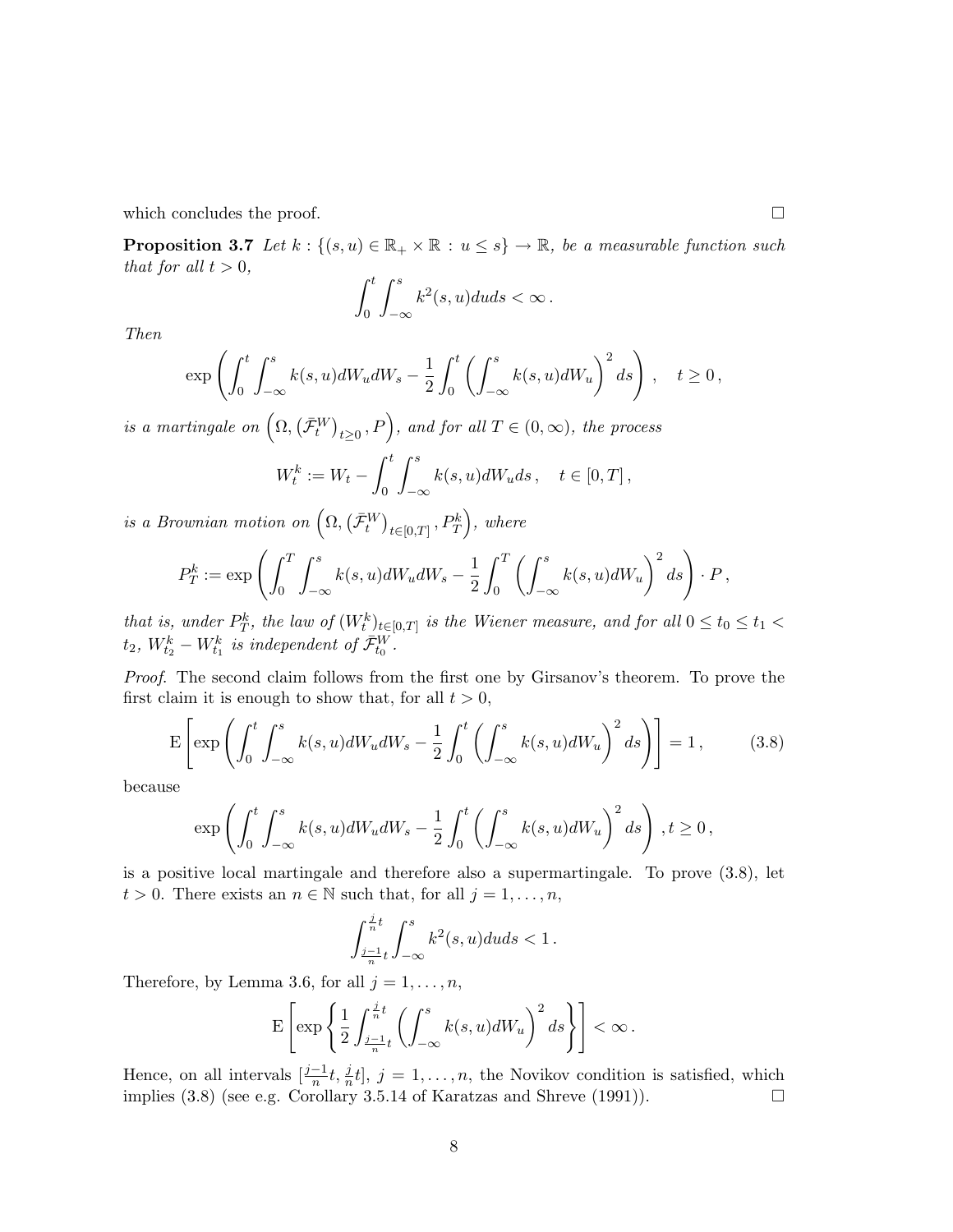Remark 3.8 Proposition 3.7 is a generalization of Theorem 2 in Hitsuda (1968). Whereas our proof is based on Lemma 3.6 and the Novikov condition, Hitsuda's proof uses results from the theory of Volterra integral equations.

#### Theorem 3.9

a) Let  $\varphi \in \Phi_{\text{SI}}^{\text{I}}$ . Then the corresponding process  $(Y_t^{\varphi})$  $\tilde{t}^{\varphi}_t)_{t\geq 0}$  is a continuous semimartingale on  $(\Omega, (\bar{\mathcal{F}}_t^W)_{t \geq 0}, P)$  with canonical decomposition

$$
Y_t^{\varphi} = \varphi(0)W_t + \int_0^t \int_{-\infty}^s \psi(s-u)dW_u ds \, , \text{ where } \varphi(t) = \varphi(0) + \int_0^t \psi(s)ds \, , \, t > 0. \tag{3.9}
$$

In particular,  $(Y_t^{\varphi})$  $(t^{\varphi})_{t\geq 0}$  is a finite variation process if  $\varphi(0)=0$ . If  $\varphi(0) \neq 0$ , then for all  $T \in (0, \infty)$ ,

$$
Q_T^{\varphi} = \exp\left\{-\int_0^T \int_{-\infty}^s \frac{\psi(s-u)}{\varphi(0)} dW_u dW_s - \frac{1}{2} \int_0^T \left(\int_{-\infty}^s \frac{\psi(s-u)}{\varphi(0)} dW_u\right)^2 ds\right\} \cdot P \quad (3.10)
$$

is a probability measure on  $(\Omega, \bar{\mathcal{F}}_T^W)$  and  $(\frac{1}{\varphi(0)}Y_t^{\varphi})$  $\tilde{t}^{\varphi}_t)_{t\in[0,T]}$  is a Brownian motion on  $(\Omega, (\bar{\mathcal{F}}_t^W)_{t\in[0,T]}, Q_T^{\varphi}).$ b) Let  $\varphi \in \Phi_{\text{SI}}$ . If there exists a  $T \in (0, \infty)$  such that  $(Y_t^{\varphi})$  $\tilde{t}^{\varphi}_t)_{t\in[0,T]}$  is a semimartingale on  $(\Omega, (\bar{\mathcal{F}}_t^W)_{t \in [0,T]}, P)$ , then  $\varphi \in \Phi_{\mathrm{SI}}^{\mathrm{I}}$ .

Proof. *Proof.*<br>
a) If  $\varphi \in \Phi_{SI}^{\text{I}}$  with  $\varphi(t) = \varphi(0) + \int_0^t \psi(s)ds$ ,  $t > 0$ , then

$$
Y_t^{\varphi} = \int_{-\infty}^t \left[ \varphi(t - u) - \varphi(-u) \right] dW_u
$$
  
= 
$$
\int_{-\infty}^0 \left[ \varphi(t - u) - \varphi(-u) \right] dW_u + \int_0^t \varphi(t - u) dW_u
$$
  
= 
$$
\int_{-\infty}^0 \int_0^t \psi(s - u) ds dW_u + \int_0^t \left[ \int_u^t \psi(s - u) ds + \varphi(0) \right] dW_u
$$

By the stochastic version of Fubini's theorem (see e.g. Theorem 146 on page 160 of Protter (1990)), we can change the order of integration. Hence, the above equals

$$
\int_0^t \int_{-\infty}^0 \psi(s-u)dW_u ds + \int_0^t \int_0^s \psi(s-u)dW_u ds + \varphi(0)W_t
$$
  
= 
$$
\int_0^t \int_{-\infty}^s \psi(s-u)dW_u ds + \varphi(0)W_t,
$$

which proves (3.9) and shows that  $(Y_t^{\varphi})$  $(t^{\varphi})_{t\geq 0}$  is a continuous semimartingale on  $(\Omega, (\bar{\mathcal{F}}_t^W)_{t\geq 0}, P)$  and a finite variation process if  $\varphi(0) = 0$ . The rest of statement a) follows from (3.9) and Proposition 3.7.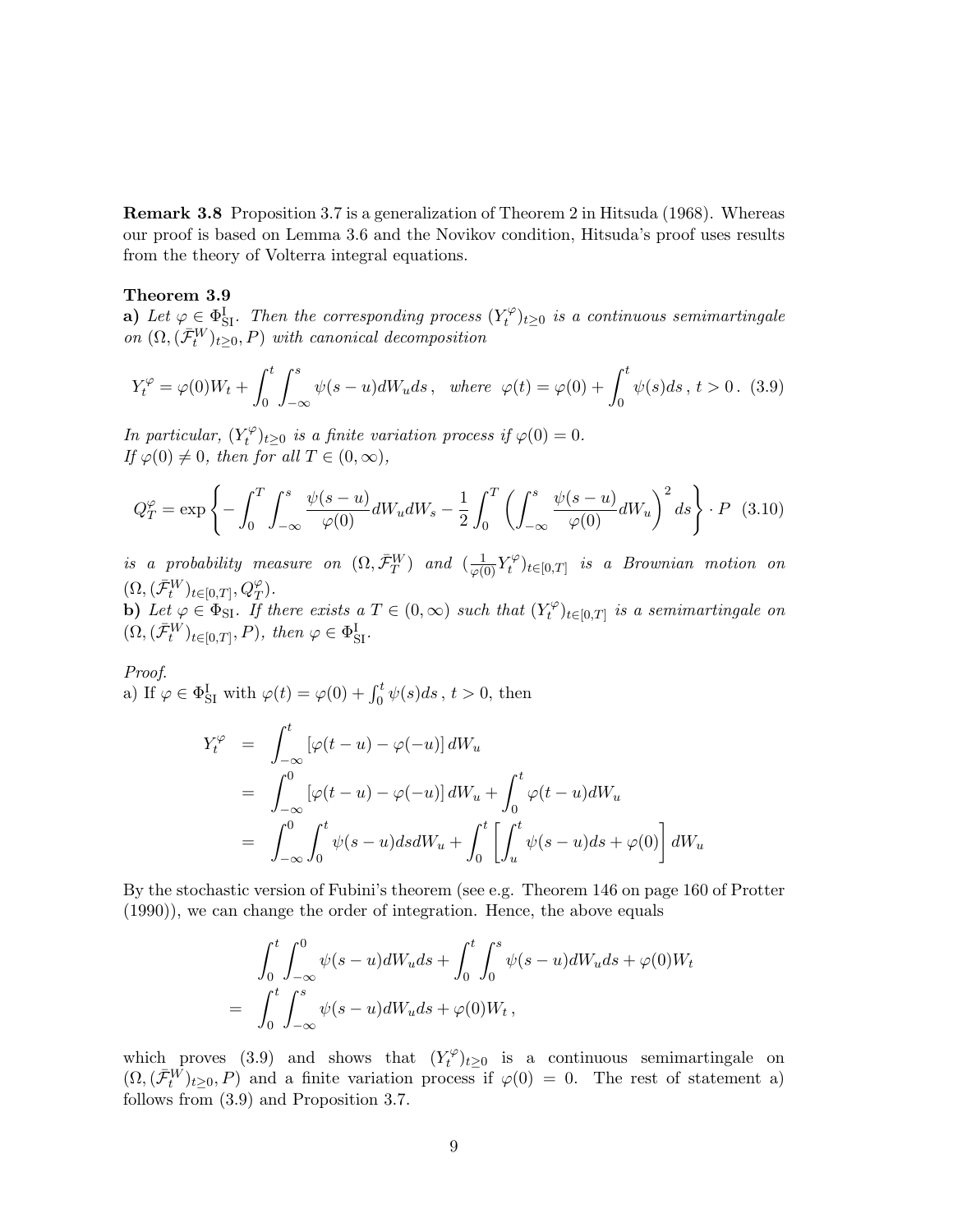b) can be proved with the following argument borrowed from the proof of Proposition 15 in Jeulin and Yor (1993):

Let  $T \in (0,\infty)$ . By Théorème 1 of Stricker (1984),  $(Y_t^{\varphi})$  $\tilde{t}^{\varphi}_{t}(t)_{t\in[0,T]}$  is a semimartingale on  $(\Omega,$  $\begin{array}{c} \mathcal{I} \in \ \bar{\mathcal{F}}_t^W \end{array}$  $\frac{1}{2}$  $t \in [0,T]$ , P) if and only if it is a quasimartingale on  $(\Omega, \mathcal{L})$  $\overline{\mathcal{F}}_t^W$ ¢  $_{t\in[0,T]}$ , P). For  $0 \leq s < t$ ,  $\overline{z}$   $\overline{z}$   $\overline{z}$   $\overline{w}$   $\overline{z}$   $\overline{w}$   $\overline{z}$ 

$$
\mathbb{E}\left[X_t - X_s | \bar{\mathcal{F}}_s^W\right] = \int_{-\infty}^s \left[\varphi(t-u) - \varphi(s-u)\right] dW_u,
$$

and therefore,

$$
\mathbf{E}\left[\left|\mathbf{E}\left[X_t-X_s\,|\,\bar{\mathcal{F}}_s^W\right]\right|\right] = \left(\frac{2}{\pi}\int_{-\infty}^s \left[\varphi(t-u)-\varphi(s-u)\right]^2 du\right)^{\frac{1}{2}}.
$$

Hence,  $(Y_t^{\varphi})$  $\mathcal{H}^{\varphi}_t)_{t\geq 0}$  is a quasimartingale on  $(\Omega, \mathcal{L})$  $(\bar{\mathcal{F}}^W_t$ ¢  $_{t\in[0,T]}$ , P) if and only if

$$
\int_0^\infty \left[\varphi(t+u) - \varphi(u)\right]^2 du = O(t^2) \quad \text{as } t \searrow 0. \tag{3.11}
$$

If  $\varphi$  satisfies (3.11), then the sequence of functions  $\{\varphi_n\}_{n=1}^{\infty}$  given by

$$
\varphi_n(t) := n\left(\varphi(t+\frac{1}{n}) - \varphi(t)\right), \ t \ge 0, \ n \ge 1,
$$

is bounded in  $L^2(\mathbb{R}_+)$  and therefore by Alaoglu's theorem relatively compact in the weak topology. Therefore there exists a subsequence  $\{\varphi_{n_l}\}_{l=1}^{\infty}$  that converges weakly to a limit  $\psi \in L^2(\mathbb{R}_+).$  Since there exists a set  $N \subset \mathbb{R}_+$  of Lebesgue measure zero such that for all  $t \in \mathbb{R}_+ \setminus N$ ,

$$
\lim_{n \to \infty} n \int_{t}^{t + \frac{1}{n}} \varphi(u) du = \varphi(t),
$$

one obtains for all  $t, s \in \mathbb{R}_+ \setminus N$ , such that  $s < t$ ,

$$
\int_{s}^{t} \psi(u) du = \lim_{l \to \infty} \int_{s}^{t} \varphi_{n_l}(u) du
$$
  
= 
$$
\lim_{l \to \infty} n_l \left( \int_{t}^{t + \frac{1}{n_l}} \varphi(u) du - \int_{s}^{s + \frac{1}{n_l}} \varphi(u) du \right) = \varphi(t) - \varphi(s).
$$

Let

$$
v:=\lim_{t\searrow 0\,;\,t\in\mathbb{R}_+\setminus N}\varphi(t)\,.
$$

Then, for all  $t \in \mathbb{R}_+ \setminus N$ ,

$$
\varphi(t) = v + \int_0^t \psi(s)ds,
$$

which shows that  $\varphi \in \Phi_{\mathcal{S}}^{\mathcal{I}}$  $\Box$ <br>SI.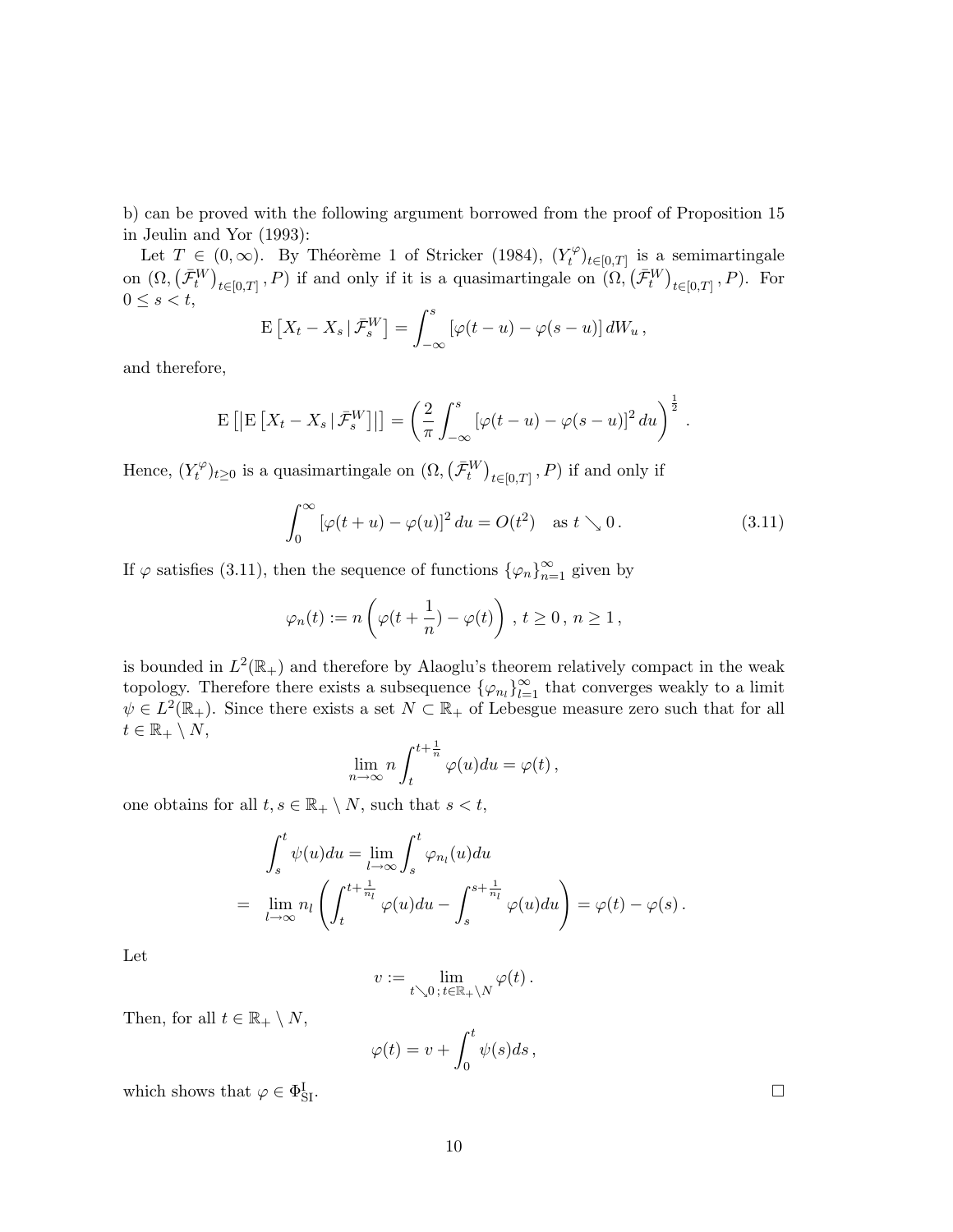Further results on general Gaussian semimartingales, similar to Théorème 1 of Stricker (1984), which is used in the proof of Theorem 3.9 b), can be found in Jain and Monrad (1982), Emery (1982), Stricker (1983) and Galchouk (1984).

It follows from Theorem 3.9 a) by Stricker's theorem (see Théorème 3.1 in Stricker (1977) or Theorem 4 on page 45 of Protter (1990) for an alternative proof) that for  $\varphi \in \Phi_{\text{SI}}^{\text{I}}$ , the process  $(Y_t^{\varphi})$  $(t^{\varphi})_{t\geq 0}$  is also a semimartingale in its own filtration. However, the following example, given in Cherny (2001), shows that the condition  $\varphi \in \Phi_{\text{SI}}^{\text{I}}$  is only sufficient and not necessary for  $(Y_t^{\varphi})$  $(t^{\varphi})_{t\geq 0}$  to be a semimartingale in its own filtration.

Example 3.10 (Cherny (2001)) The function

$$
g(z) := \frac{2z - 1}{2 - z}
$$

is analytic on  $\{z \in \mathbb{C} : |z| < 2\}$ . Define the sequence  $\{a_n\}_{n=0}^{\infty}$  by

$$
\sum_{n=0}^{\infty} a_n z^n = g(z), \quad |z| < 2.
$$

Since  $g(\bar{z}) = \bar{g}(z)$ , all  $a_n$  are real. Furthermore, the fact that g is continuous on the circle Since  $g(z) = g(z)$ , an  $a_n$  are real. Furthermore, the ract that y is continuous on  $S^1 := \{z \in \mathbb{C} : |z| = 1\}$  implies that  $\sum_{n=0}^{\infty} a_n^2 < \infty$ . It follows that the function

$$
\varphi(t) := \sum_{n=0}^{\infty} a_n 1_{[n,\infty)}(t), \quad t \in \mathbb{R},
$$

is in  $\Phi_{SI} \setminus \Phi_{SI}^I$ . It can easily be checked that for  $t_1 < t_2 \leq t_3 < t_4$  such that  $t_2 - t_1 \leq \frac{1}{2}$  $\overline{2}$ and  $t_4 - t_3 \leq \frac{1}{2}$  $\frac{1}{2}$ , there exists a constant  $c \in [0, \frac{1}{2}]$  $\frac{1}{2}$  and an  $l \geq 1$ , such that

$$
\begin{aligned}\n\text{Cov} \left( Y_{t_2}^{\varphi} - Y_{t_1}^{\varphi}, Y_{t_4}^{\varphi} - Y_{t_3}^{\varphi} \right) & \quad (3.12) \\
&= \int_{\mathbb{R}} \left[ \varphi(t_2 - u) - \varphi(t_1 - u) \right] \left[ \varphi(t_4 - u) - \varphi(t_3 - u) \right] du \\
&= c \sum_{n=0}^{\infty} a_n a_{n+l} .\n\end{aligned}
$$

Let  $\mu$  be the normalized uniform measure on  $S^1$ . Since  $|g(z)| = 1$  for  $z \in S^1$ , we have for all  $l \geq 1$ ,

$$
\sum_{n=0}^{\infty} a_n a_{n+l} = \int_{S^1} \left( \sum_{n=0}^{\infty} a_n z^{n+l} \right) \left( \sum_{n=0}^{\infty} a_n z^{-n} \right) d\mu(z) = \int_{S^1} z^l |g(z)|^2 d\mu(z) = 0.
$$

Hence, (3.12) is zero for all  $t_1 < t_2 \leq t_3 < t_4$  such that  $t_2 - t_1 \leq \frac{1}{2}$  $\frac{1}{2}$  and  $t_4 - t_3 \leq \frac{1}{2}$  $\frac{1}{2}$ . By bilinearity, (3.12) is also zero for arbitrary  $t_1 < t_2 \leq t_3 < t_4$ . This shows that  $(Y_t^{\varphi})$  $(t^{\varphi}_t)_{t\geq 0}$  is a centred Gaussian process with independent stationary increments and therefore a multiple of a Brownian motion. In particular, it is a semimartingale in its own filtration.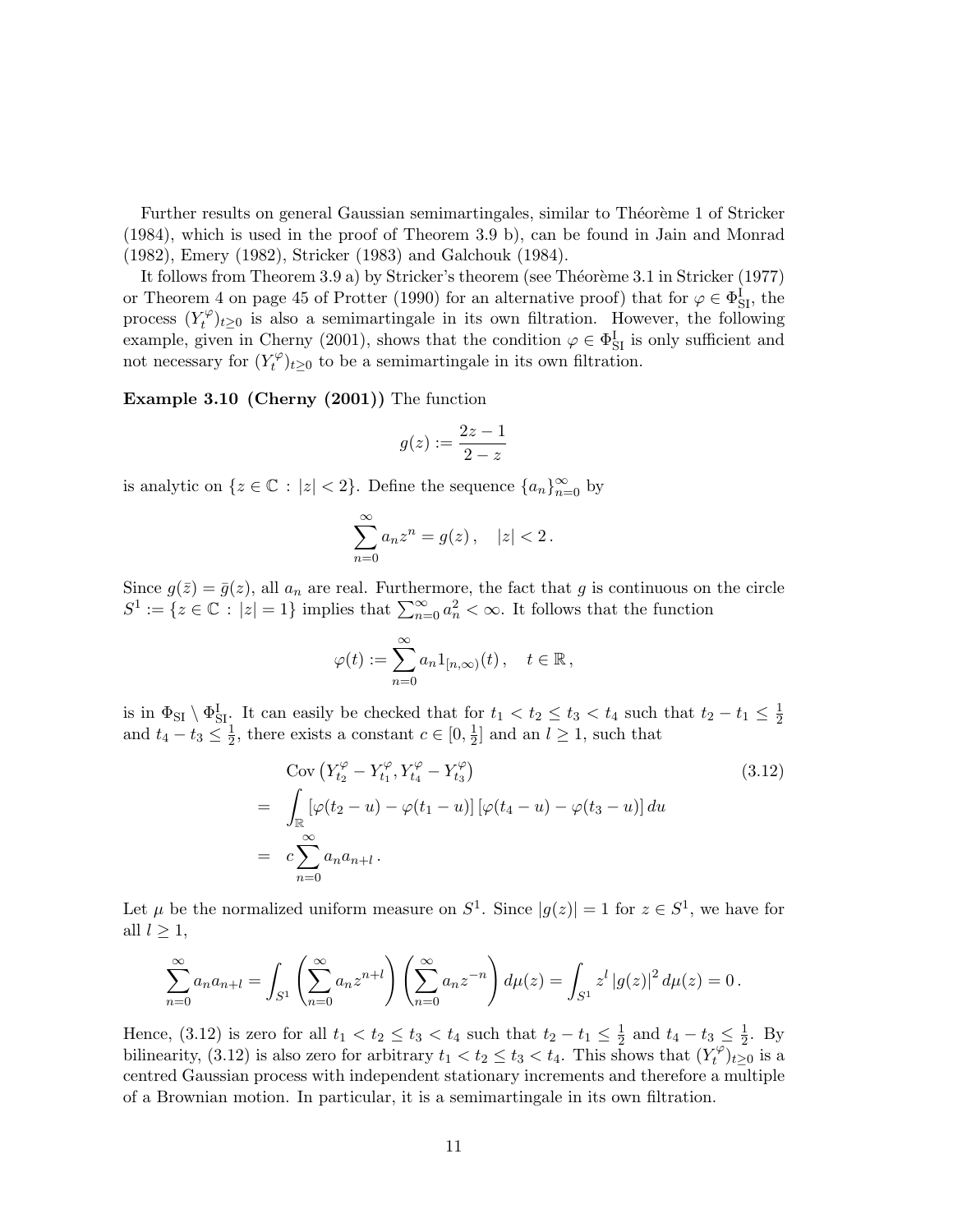# 4 The Masani transformation

In this section we use results of Masani (1972) on the representation of helices in Hilbert spaces to prove an analogue of Theorem 2.5 for centred Gaussian processes with stationary increments and to show that every process of the form (3.3) can be approximated by Gaussian semimartingales of the same form. Furthermore, we translate Theorem 3.9 and Example 3.10 to the framework of stationary centred Gaussian processes, which will lead to an extension of Theorem 6.5 in Knight (1992).

Let H be a Hilbert space with scalar product  $\langle ., . \rangle$ . In Masani (1972) a mapping x from  $\mathbb R$  to H is called a stationary curve if it is continuous with respect to the norm of H and for all  $a, t, s \in \mathbb{R}$ ,

$$
\langle x(t+a), x(s+a) \rangle = \langle x(t), x(s) \rangle.
$$

A mapping  $y : \mathbb{R} \to H$  is called a helix if it is continuous and for all  $a, t_1, t_2, t_3, t_4 \in \mathbb{R}$ ,

$$
\langle y(t_2+a)-y(t_1+a), y(t_4+a)-y(t_3+a) \rangle = \langle y(t_2)-y(t_1), y(t_4)-y(t_3) \rangle .
$$

It can easily be checked that for a stationary curve x in H and  $t \in \mathbb{R}$ , the integral  $rt$  $\int_0^t x(u) du$  exists as a limit of Riemann sums and the curve

$$
Fx(t) := x(t) - x(0) + \int_0^t x(u) du, \quad t \in \mathbb{R},
$$
\n(4.1)

is a helix. The following theorem is a consequence of Lemma 2.10 and Theorem 2.22 in Masani (1972).

**Theorem 4.1 (Masani (1972))** Let  $y$  be a helix in a Hilbert space  $H$ . Then for all  $t \in \mathbb{R}$ ,

$$
x(t) = \int_{-\infty}^{0} e^u \left[ y(t) - y(t+u) \right] du
$$

exists as limit of Riemann sums, and  $(x(t))_{t\in\mathbb{R}}$  is the unique stationary curve in H such that

$$
y(t) - y(0) = Fx(t).
$$

It follows from Theorem 4.1 that the map  $F$  given in  $(4.1)$  is a linear bijection from the space of stationary curves in a Hilbert space  $H$  to the space of helices  $y$  in  $H$  that satisfy  $y(0) = 0$ . We call it Masani transformation.

Let  $\xi \in \Phi_S$ . Then  $t \mapsto \xi(t - \mu)$  is a stationary curve in  $L^2(\mathbb{R})$  which is isometric to the stationary curve  $(X_t^{\xi})$  $t<sub>t</sub><sup>ξ</sup>$  in  $L<sup>2</sup>(Ω)$ . It can easily be checked that F maps the curve  $(\xi(t - \cdot))_{t \in \mathbb{R}}$  to the helix  $(f\xi(t - \cdot) - f\xi(-\cdot))_{t \in \mathbb{R}}$ , where the function  $f\xi$  is given by

$$
f\xi(t) := \begin{cases} \xi(t) + \int_0^t \xi(u) du, & t \ge 0 \\ 0 & t < 0 \end{cases}.
$$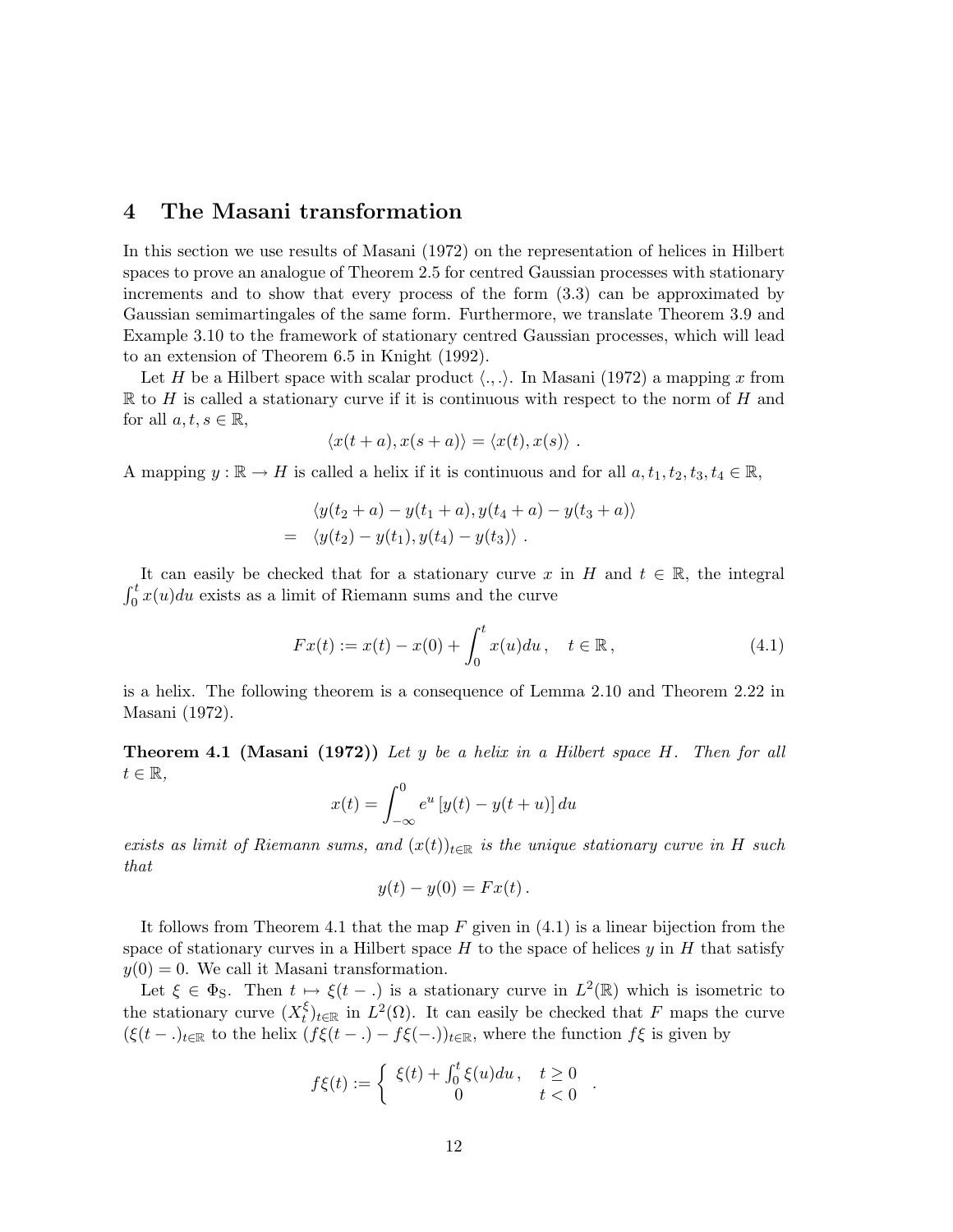Obviously,  $f\xi$  satisfies condition (3.1). On the other hand, the fact that  $(f\xi(t - .)$  $f\xi(-.)_{t\in\mathbb{R}}$  is a helix in  $L^2(\mathbb{R})$  implies that  $f\xi$  also satisfies (3.2). Hence,

$$
f\xi \in \Phi_{SI}
$$
 and  $FX^{\xi} = Y^{f\xi}$ .

If  $\varphi \in \Phi_{\text{SI}}$ , then  $(\varphi(t-.) - \varphi(-.))_{t \in \mathbb{R}}$  is a helix in  $L^2(\mathbb{R})$  which is isometric to the helix  $(Y_t^{\varphi})$  $\mathcal{L}^{\varphi}_{t}$  in  $L^{2}(\Omega)$ . The map  $F^{-1}$  takes  $(\varphi(t-.)-\varphi(-.))_{t\in\mathbb{R}}$  to the stationary curve  $(f^{-1}\varphi(t-))_{t\in\mathbb{R}}$ , where

$$
f^{-1}\varphi(t) = \begin{cases} \varphi(t) - \int_0^t e^{-u}\varphi(t-u)du, & t \ge 0 \\ 0 & t < 0 \end{cases}.
$$

Hence,

$$
f^{-1}\varphi \in \Phi_S
$$
 and  $F^{-1}Y^{\varphi} = X^{f^{-1}\varphi}$ .

**Theorem 4.2** Let  $(Y_t)_{t\in\mathbb{R}}$  be a centred Gaussian process with stationary increments that satisfies (i) and (ii) of Proposition 3.5. Then there exists  $a \varphi \in \Phi_{\text{SI}}$  such that

$$
(Y_t - Y_0)_{t \in \mathbb{R}} \stackrel{\text{(d)}}{=} (Y_t^{\varphi})_{t \in \mathbb{R}}.
$$

*Proof.* The process  $(Y_t)_{t \in \mathbb{R}}$  is a helix in  $L^2(\Omega)$ . It follows from Theorem 4.1 that the centred Gaussian process

$$
X_t = \int_{-\infty}^0 e^u (Y_t - Y_{t+u}) du, \quad t \in \mathbb{R},
$$

is a stationary curve in  $L^2(\Omega)$ , and for  $-\infty < s < t < \infty$ ,

$$
Y_t - Y_s = X_t - X_s + \int_s^t X_u du.
$$

Since

$$
\bigcap_{t \in \mathbb{R}} \overline{\rm sp} \left\{ X_s : -\infty < s \leq t \right\} = \bigcap_{t \in \mathbb{R}} \overline{\rm sp} \left\{ Y_{s_2} - Y_{s_1} : -\infty < s_1, s_2 \leq t \right\} = \{0\} \ ,
$$

it follows from Theorem 2.5 that there exists a  $\xi \in \Phi_S$ , such that

$$
(X_t)_{t\in\mathbb{R}}\stackrel{\text{(d)}}{=} (X_t^{\xi})_{t\in\mathbb{R}}.
$$

This implies that

$$
(Y_t - Y_0)_{t \in \mathbb{R}} = (FX_t - FX_0)_{t \in \mathbb{R}}
$$
  
\n
$$
\stackrel{\text{(d)}}{=} (FX_t^{\xi} - FX_0^{\xi})_{t \in \mathbb{R}} = (Y_t^{\varphi} - Y_0^{\varphi})_{t \in \mathbb{R}},
$$

where  $\varphi = f\xi \in \Phi_{\text{SI}}$ , and the theorem is proved.  $\Box$ 

In analogy to  $\Phi_{\text{SI}}^{\text{I}}$  we define  $\Phi_{\text{S}}^{\text{I}} := \Phi_{\text{S}} \cap \Phi_{\text{SI}}^{\text{I}}$ .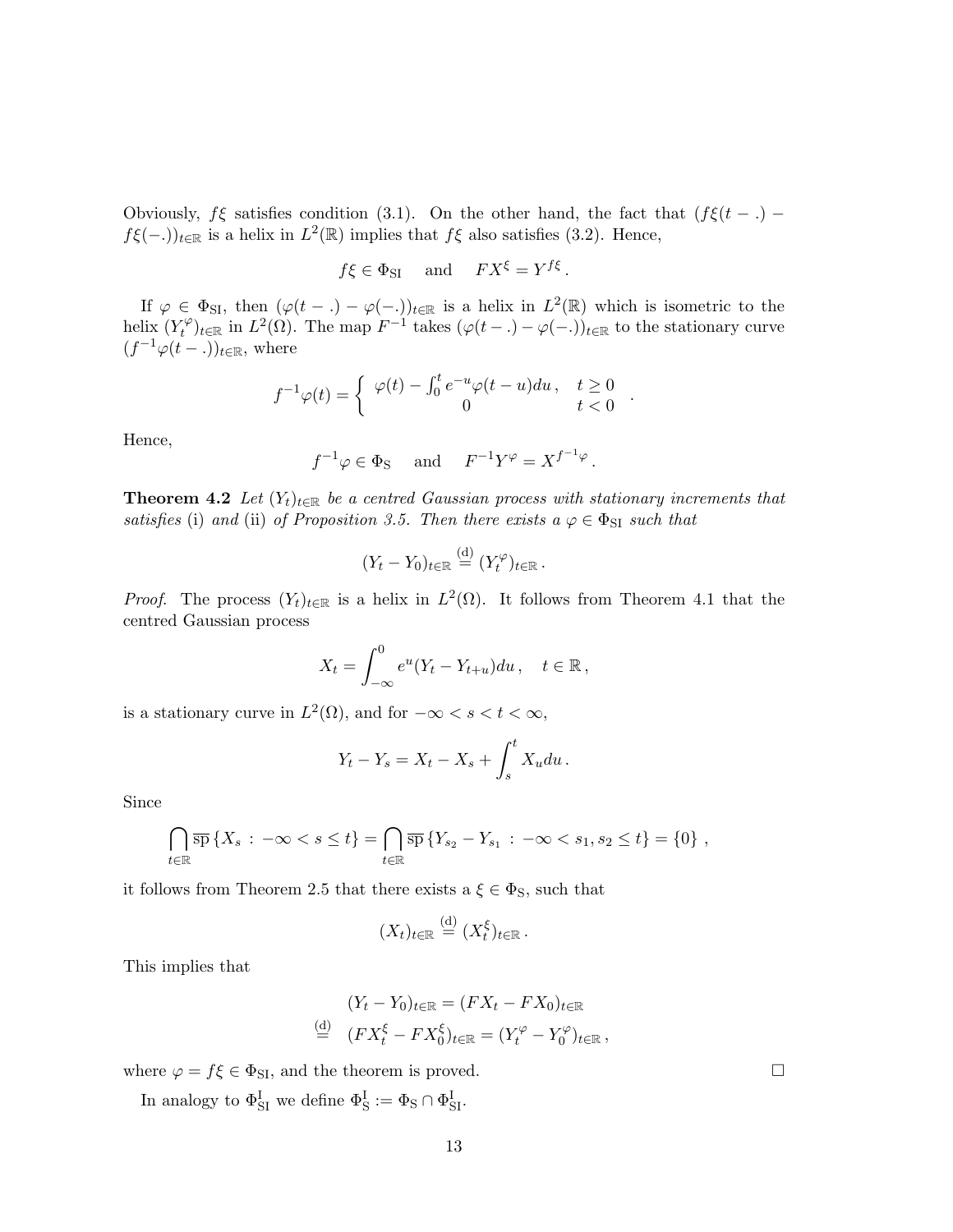## Remarks 4.3

1. For all  $\xi \in \Phi_S$ ,  $v \in \mathbb{R}$  and  $\varepsilon > 0$ , there exists a continuously differentiable function  $\eta: \mathbb{R}_+ \to \mathbb{R}$  with compact support in  $\mathbb{R}_+$  such that  $\eta(0) = v$  and

$$
\left(\int_0^\infty \left[\eta(u) - \xi(u)\right]^2 du\right)^{\frac{1}{2}} \leq 1 \wedge \frac{\varepsilon}{2\left(||\xi||_2 + 1\right)}.
$$

The function  $\tilde{\xi}$  given by

$$
\tilde{\xi}(t) = \begin{cases} \eta(t), & t \ge 0 \\ 0, & t < 0 \end{cases},
$$

is in  $\Phi_{\rm S}^{\rm I}$ , and for all  $t \in \mathbb{R}$ ,

$$
||X_t^{\tilde{\xi}} - X_t^{\xi}||_2 = ||\tilde{\xi} - \xi||_2 \le 1 \wedge \frac{\varepsilon}{2(1 + ||\xi||_2)}.
$$
\n(4.2)

This implies that for all  $t \in \mathbb{R}$ ,

$$
||X_t^{\tilde{\xi}}||_2 \le ||X_t^{\tilde{\xi}} - X_t^{\xi}||_2 + ||X_t^{\xi}||_2 \le 1 + ||\xi||_2. \tag{4.3}
$$

It follows from (4.2) and (4.3) that for all  $t, s \in \mathbb{R}$ ,

$$
\begin{aligned}\n&\left|\text{Cov}\left(X_t^{\tilde{\xi}}, X_s^{\tilde{\xi}}\right) - \text{Cov}\left(X_t^{\xi}, X_s^{\xi}\right)\right| \\
&= \left|\text{Cov}\left(X_t^{\tilde{\xi}}, X_s^{\tilde{\xi}} - X_s^{\xi}\right) + \text{Cov}\left(X_t^{\tilde{\xi}} - X_t^{\xi}, X_s^{\xi}\right)\right| \\
&\leq ||X_t^{\tilde{\xi}}||_2||X_s^{\tilde{\xi}} - X_s^{\xi}||_2 + ||X_t^{\tilde{\xi}} - X_t^{\xi}||_2||X_s^{\xi}||_2 \leq \varepsilon.\n\end{aligned}
$$

**2.** If  $\xi \in \Phi_S^I$ , then there exists a  $v \in \mathbb{R}$  and a  $\zeta \in \Phi_S$  such that for all  $t \geq 0$ ,

$$
\xi(t) = v + \int_0^t \zeta(u) du.
$$

It can easily be checked that for all  $t \geq 0$ ,

$$
f\xi(t) = v + \int_0^t \psi(u) du
$$
, where  $\psi = \xi + \zeta$ .

On the other hand, if  $\varphi \in \Phi_{\text{SI}}^{\text{I}}$ , then there exists a  $v \in \mathbb{R}$  and a  $\psi \in \Phi_{\text{S}}$  such that for all  $t \geq 0$ ,  $rt$ 

$$
\varphi(t) = v + \int_0^t \psi(u) du,
$$

and for all  $t \geq 0$ ,

$$
f^{-1}\varphi(t) = v + \int_0^t \zeta(u)du
$$
, where  $\zeta(t) = f^{-1}(\psi - v1_{[0,\infty)})$ .

This shows that

$$
f(\Phi_{\rm S}^{\rm I}) = \Phi_{\rm SI}^{\rm I} \,. \tag{4.4}
$$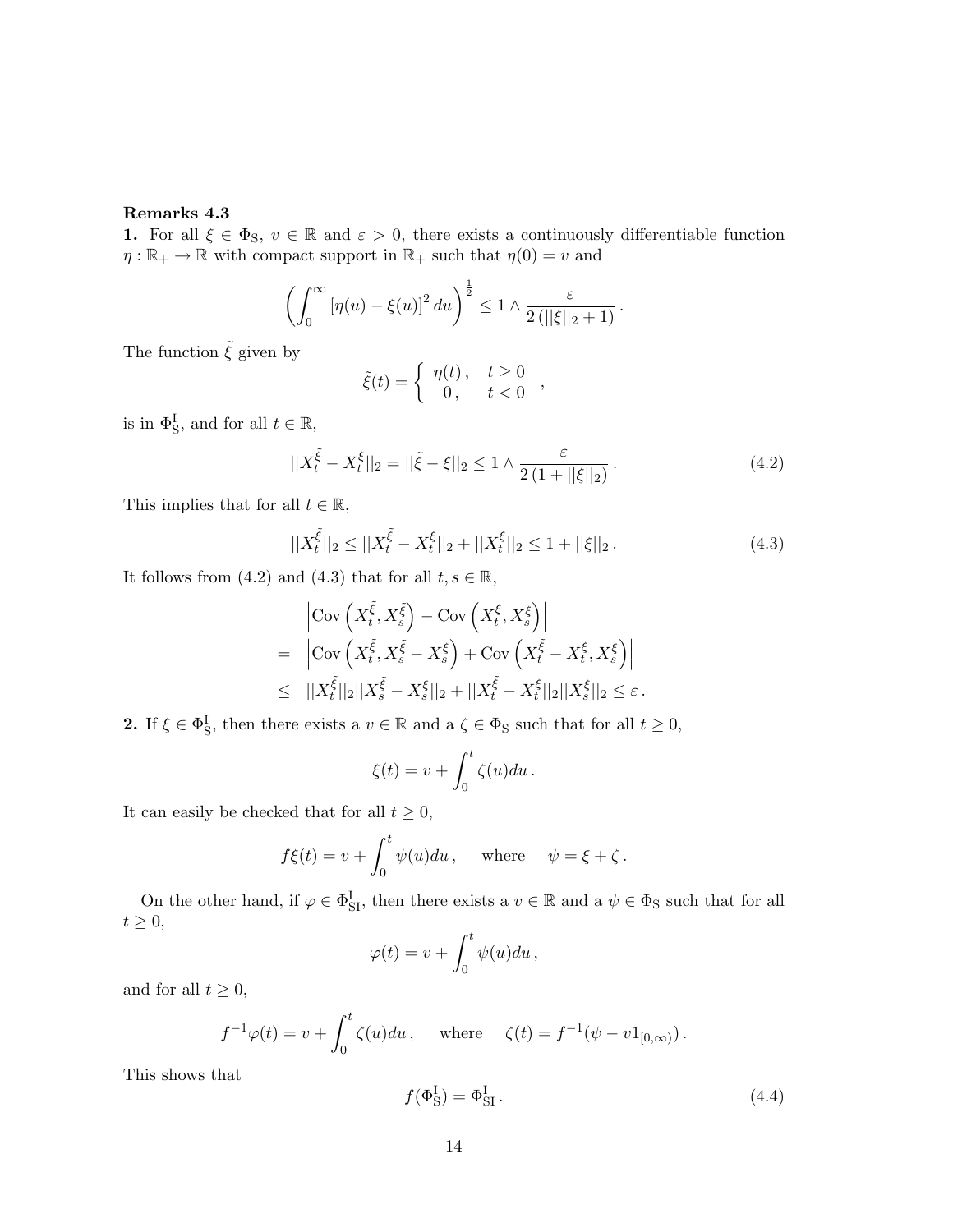**Proposition 4.4** Let  $\varphi \in \Phi_{\text{SI}}$ ,  $v \in \mathbb{R}$  and  $\delta, T, \varepsilon > 0$ . Then there exists a  $\tilde{\varphi} \in \Phi_{\text{SI}}^{\text{I}}$  such that  $\tilde{\varphi}(0) = v$ ,

$$
\sup_{t \in \mathbb{R}} ||Y_t^{\tilde{\varphi}} - Y_t^{\varphi}||_2 \le \delta \tag{4.5}
$$

and

$$
\sup_{t,s\in[-T,T]} \left| \text{Cov}\left(Y_t^{\tilde{\varphi}}, Y_s^{\tilde{\varphi}}\right) - \text{Cov}\left(Y_t^{\varphi}, Y_s^{\varphi}\right) \right| \le \varepsilon. \tag{4.6}
$$

Proof. Let

$$
N := \sup_{t \in [-T,T]} ||Y_t^{\varphi}||_2 \quad \text{and} \quad \tilde{\delta} := \delta \wedge \frac{\varepsilon}{2(\delta + N)}.
$$
 (4.7)

We set  $\xi := f^{-1}\varphi \in \Phi_S$ . By Remark 4.3.1, there exists a  $\tilde{\xi} \in \Phi_S^I$  such that  $\tilde{\xi}(0) = v$  and  $||\tilde{\xi} - \xi||_2 \leq \frac{\tilde{\delta}}{2}$  $\frac{\delta}{2}$ . Obviously, the function

$$
\tilde{\varphi}(t) := \begin{cases} \ \tilde{\xi} + \int_0^t \xi(s)ds \,, & t \ge 0 \\ 0 \,, & t < 0 \end{cases} ,
$$

belongs to  $\Phi_{\text{SI}}^{\text{I}}, \tilde{\varphi}(0) = v$ , and

$$
||\tilde{\varphi} - \varphi||_2 = ||\tilde{\varphi} - f\xi||_2 = ||\tilde{\xi} - \xi||_2 \le \frac{\tilde{\delta}}{2}.
$$

This implies that for all  $t \in \mathbb{R}$ ,

$$
||Y_t^{\tilde{\varphi}} - Y_t^{\varphi}||_2 = ||\tilde{\varphi}(t - .) - \tilde{\varphi}(-.) - \varphi(t - .) + \varphi(-.)||_2
$$
  
\n
$$
\leq ||\tilde{\varphi}(t - .) - \varphi(t - .)||_2 + ||\varphi(-.) - \tilde{\varphi}(-.)||_2 \leq \tilde{\delta}.
$$

By (4.7), this proves (4.5) and implies that for all  $t \in [-T, T]$ ,

$$
||Y_t^{\tilde{\varphi}}||_2 \le ||Y_t^{\tilde{\varphi}} - Y_t^{\varphi}||_2 + ||Y_t^{\varphi}||_2 \le \delta + N.
$$

Hence, for all  $t, s \in [-T, T],$ 

$$
\begin{split} & \left| \text{Cov} \left( Y_t^{\tilde{\varphi}}, Y_s^{\tilde{\varphi}} \right) - \text{Cov} \left( Y_t^{\varphi}, Y_s^{\varphi} \right) \right| \\ & = \left| \text{Cov} \left( Y_t^{\tilde{\varphi}}, Y_s^{\tilde{\varphi}} - Y_s^{\varphi} \right) + \text{Cov} \left( Y_t^{\tilde{\varphi}} - Y_t^{\varphi}, Y_s^{\varphi} \right) \right| \\ & \leq \ \ ||Y_t^{\tilde{\varphi}}||_2 ||Y_s^{\tilde{\varphi}} - Y_s^{\varphi}||_2 + ||Y_t^{\tilde{\varphi}} - Y_t^{\varphi}||_2 ||Y_s^{\varphi}||_2 \leq \varepsilon \,, \end{split}
$$

which proves  $(4.6)$ .

The Masani transformation also allows us to derive from Theorem 3.9 the following extension of Theorem 6.5 in Knight (1992).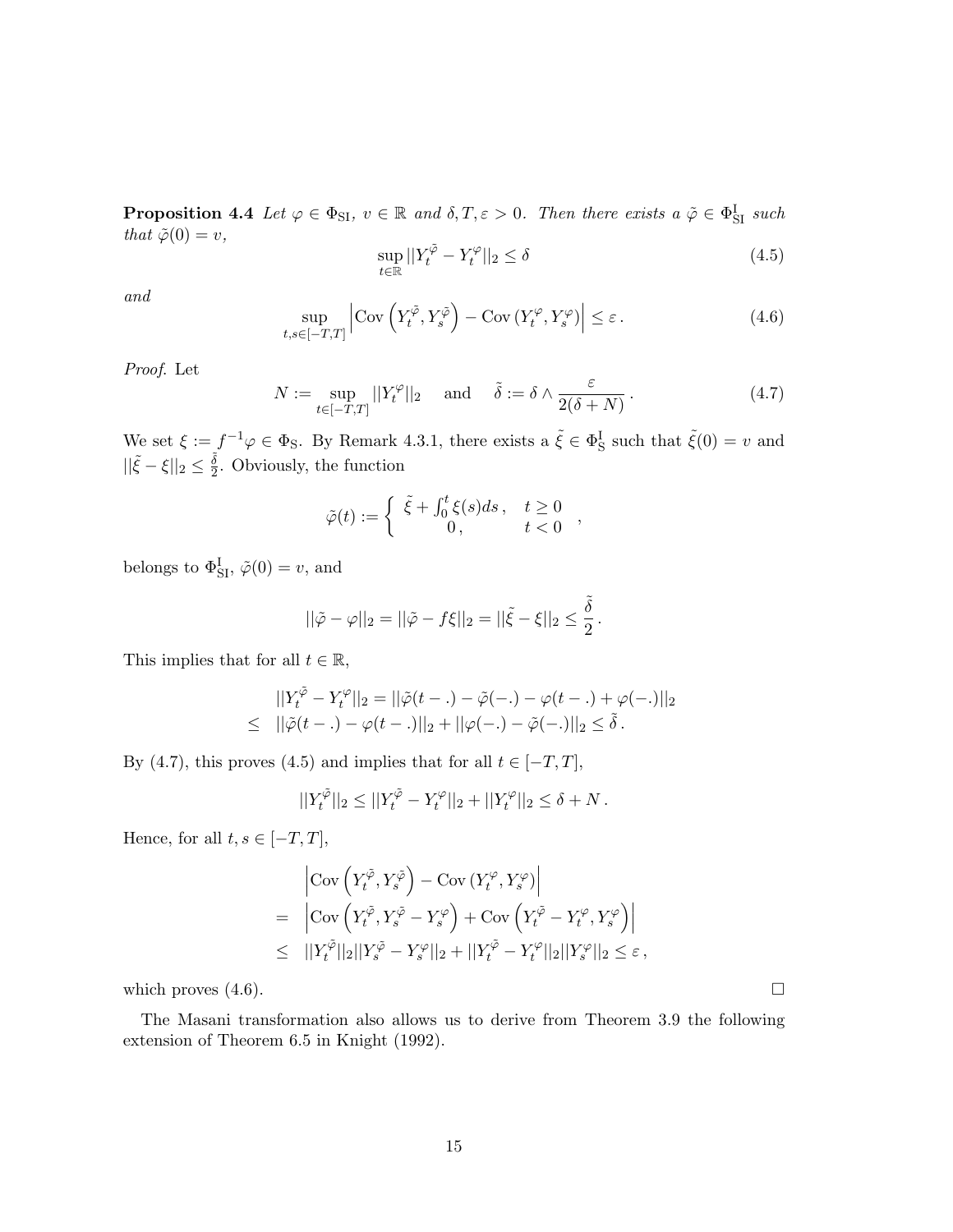## Theorem 4.5

**a**) Let  $\xi \in \Phi_S^I$ . Then for all  $t \geq 0$ ,

$$
X_t^{\xi} - X_0^{\xi} = \xi(0)W_t + \int_0^t \int_{-\infty}^s \zeta(s-u)dW_u ds \,, \text{ where } \xi(t) = \xi(0) + \int_0^t \zeta(s)ds \,, t > 0 \,.
$$

In particular,  $(X_t^{\xi})$  $t<sup>ξ</sup>$ <sub>t</sub>)<sub>t</sub>  $\geq$ <sub>0</sub> is a finite variation process if  $\xi$ (0) = 0. If  $\xi(0) \neq 0$ , then for all  $T \in (0, \infty)$ , the process  $\left(\frac{1}{\xi(0)}(X_t^{\xi} - X_0^{\xi})\right)$  $\binom{5}{0}$ <sub>t∈[0,T]</sub> is a Brownian motion on  $(\Omega, (\bar{\mathcal{F}}_t^W)_{t \in [0,T]}, Q_T^{\xi})$ , and  $(X_t^{\xi})$  $\mathcal{L}_{t}^{k}$ <sub>t</sub> $\in$ <sub>[0,T]</sub> is an Ornstein-Uhlenbeck process on  $(\Omega, (\bar{\mathcal{F}}_t^W)_{t \in [0,T]}, Q_T^{f \xi}),$  where  $Q_T^{\xi}$  $_{T}^{\xi}$  and  $Q_{T}^{f\xi}$  $I_T^{\xi}$  are defined as in (3.10). b) Let  $\xi \in \Phi_S$ . If there exists a  $T \in (0, \infty)$  such that  $(X_t^{\xi})$  $\mathcal{E}_t^{\xi})_{t\in[0,T]}$  is a semimartingale on  $(\Omega, (\bar{\mathcal{F}}_t^W)_{t \in [0,T]}, P)$ , then  $\xi \in \Phi_S^{\mathrm{I}}$ .

#### Proof.

a) If  $\xi \in \Phi_S^I$ , then  $\xi \in \Phi_{SI}^I$  as well. Therefore, all statements of a) except the last one follow immediately from Theorem 3.9 a). To prove the last statement of a), we first note that by (4.4),  $f\xi \in \Phi_{\text{SI}}^{\text{I}}$ . It follows from Theorem 3.9 a) that for all  $T \in (0,\infty)$ ,  $\left(\frac{1}{f\xi(0)}Y_t^{f\xi}\right)$  $(t^{J\xi})_{t\in[0,T]}$ is a Brownian motion on  $(\Omega, (\bar{\mathcal{F}}_t^W)_{t \in [0,T]}, Q_T^{f\xi})$ . By (4.1),  $(X_t^{\xi})$  $_{t}^{\xi}$ <sub>t</sub><sub> $(t_{\epsilon}[0,T]$ </sub> solves the stochastic differential equation

$$
dX_t^{\xi} = -X_t^{\xi}dt + dY_t^{f\xi},
$$

which show that it is an Ornstein-Uhlenbeck process on  $(\Omega, (\bar{\mathcal{F}}_t^W)_{t \in [0,T]}, Q_T^{f \xi})$ .

b) Let  $\xi \in \Phi_{S} \subset \Phi_{SI}$ . If the process  $(X_t^{\xi})$  $\bar{t}$ <sub>t</sub> $(t)$ <sub>t</sub> $\geq 0$  is an  $\bar{\mathcal{F}}^W$ -semimartingale, then so is the process

$$
Y_t^{\xi} = X_t^{\xi} - X_0^{\xi}, \quad t \ge 0.
$$

Therefore, it follows from Theorem 3.9 b) that  $\xi \in \Phi_{\mathrm{SI}}^{\mathrm{I}} \cap \Phi_{\mathrm{S}} = \Phi_{\mathrm{S}}^{\mathrm{I}}$ .  $\Box$ 

## Examples 4.6

a) Let  $\varphi$  be the function from Example 3.10. Then, the function

$$
\xi(t) := f^{-1}\varphi(t) = \begin{cases} \varphi(t) - \int_0^t e^{-u}\varphi(t-u)du, & t \ge 0 \\ 0 & t < 0 \end{cases}
$$

is in  $\Phi_{\rm S} \setminus \Phi_{\rm S}^{\rm I}$ . However, by (4.1), the process  $(X_t^{\xi})$  $\zeta(t)_{t\geq0}$  solves the stochastic differential equation

$$
dX_t^{\xi} = -X_t^{\xi}dt + dY_t^{\varphi},
$$

and  $(Y_t^{\varphi})$  $(t<sup>c</sup>)$ <sub>t</sub>∈<sub>R</sub> is a multiple of a Brownian motion. Therefore,  $(X<sup>ξ</sup>)$ <sub>t</sub>  $\zeta_t^{\xi}$ ) $t \in \mathbb{R}$  is a stationary Ornstein-Uhlenbeck process. In particular, it is a semimartingale in its own filtration. **b**) Let  $\xi(t) = 1_{[0,1]}(t) \in \Phi_S \setminus \Phi_S^{\text{I}}$ . Then,

$$
X_t^{\xi} = W_t - W_{t-1}, \quad t \in \mathbb{R}.
$$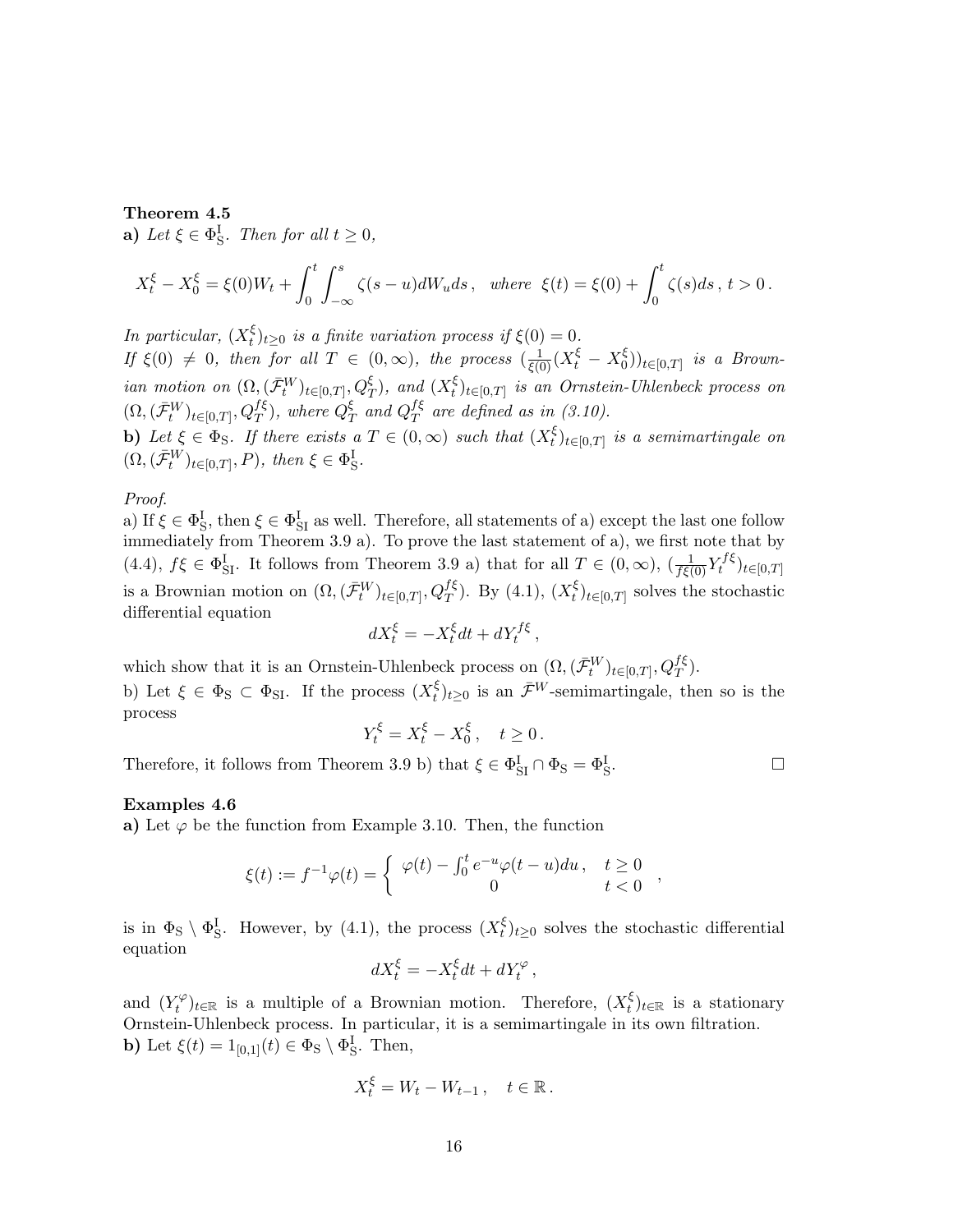Fix  $T \in (0,\infty)$ . It can be checked by calculation that  $(X_t^{\xi})$  $\zeta_t^{\xi}$ <sub>t</sub><sub> $(t \in [0,T]$ </sub> is a quasimartingale on  $(\Omega, (\bar{\mathcal{F}}_t^{X^{\xi}})_{t\in[0,T]}, P)$  if and only if  $T \in [0,1]$ . Therefore, it follows from Théorème 1 of Stricker (1984) that  $(X_t^{\xi})$  $\{t\}_{t\in[0,T]}$  is a semimartingale on  $(\Omega,(\bar{\mathcal{F}}_t^{X^{\xi}})_{t\in[0,T]},P)$  if and only if  $T \in [0, 1].$ 

# 5 Option pricing

Let us consider a financial market consisting of two securities whose prices evolve according to  $\mathbf{v}$ 

$$
S_t^0 = \exp(r(t)) \text{ and } S_t = S_0 \exp(r(t) + \nu(t) + Y_t^{\varphi})
$$
,  $t \in [0, T]$ , 
$$
(5.1)
$$

for  $T, S_0 > 0, r, \nu \in C^1[0, T]$  such that  $r(0) = \nu(0) = 0$  and  $\varphi \in \Phi_{\text{SI}}$ . We assume that it is possible to trade continuously in time, that short-selling is allowed and that there exist no transaction costs. But trading strategies must be adapted to the filtration  $(\bar{\mathcal{F}}_t^S)_{t \in [0,T]}$ .

If  $\varphi(t) = \sigma 1_{[0,\infty)}(t)$ , for a positive constant  $\sigma$  then, by Example 3.3 a),  $Y_t^{\varphi} = \sigma W_t$ ,  $t \in$ R. If in addition, the functions r and  $\nu$  are of the form

$$
r(t) = Rt \quad \text{ and } \nu(t) = Nt \,,
$$

for constants R and N, then  $(5.1)$  is the standard Black–Scholes model (see Black and Scholes (1973)), also called Samuelson model (see Samuelson (1965)). Under the Pequivalent probability measure

$$
Q := \exp\left\{-\left(\frac{N}{\sigma} + \frac{\sigma}{2}\right)W_T - \frac{1}{2}\left(\frac{N}{\sigma} + \frac{\sigma}{2}\right)^2T\right\} \cdot P,
$$

the process

$$
W_t^Q := W_t + \left(\frac{N}{\sigma} + \frac{\sigma}{2}\right)t, \quad t \in [0, T],
$$

is a Brownian motion, and the discounted price  $\tilde{S} := S/S^0$  can be written as

$$
\tilde{S}_t = S_0 \exp \left\{ \sigma W_t^Q - \frac{1}{2} \sigma^2 t \right\}, \quad t \in [0, T].
$$

Since  $\tilde{S}$  is a martingale under Q, the Black–Scholes model is arbitrage-free. From the fact that Brownian motion has the predictable representation property (see e.g. Theorem V.3.4 in Revuz and Yor (1999)) it can be deduced that it is also complete, that is, every contingent claim with a time  $T$  pay-off that is given by a non-negative random variable  $C \in L^{\overline{1}}(\Omega, \bar{\mathcal{F}}_T^{Y^{\varphi}})$  $T^{\varphi}_{T}$ , Q) can be replicated by trading in  $S^{0}$  and S, and its unique fair time 0 price is given by £ ¤

$$
\mathrm{E}_{Q}\left[e^{-RT}C\right]
$$

.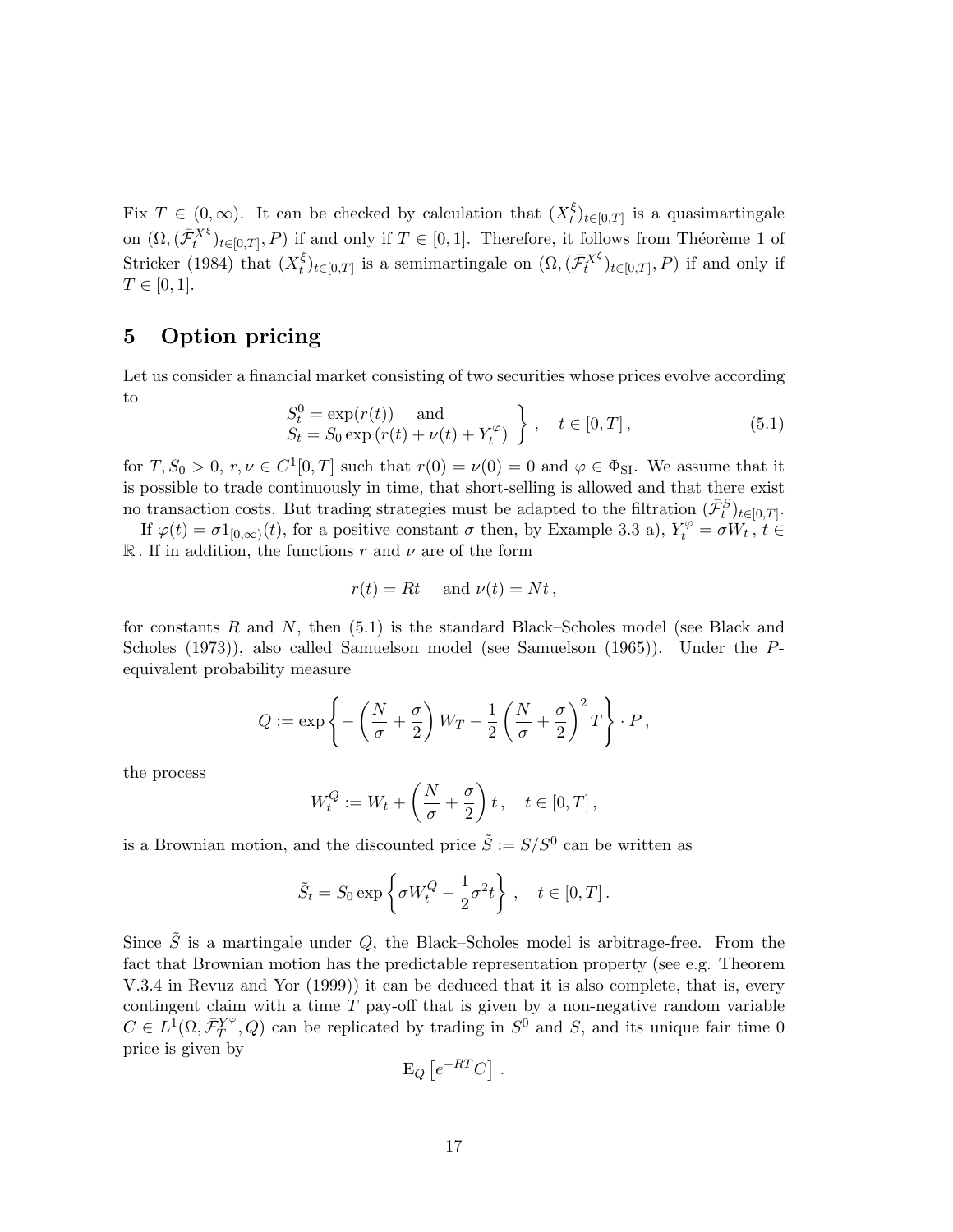In particular, the time  $0$  value of a European call option with maturity  $T$  and strike price K, whose time T pay-off is given by  $(S_T - K)^+$ , is

$$
BS(\sigma, S_0, T, R, K) := E\left[ \left( S_0 \exp\left\{ \sigma \sqrt{T} Z - \frac{1}{2} \sigma^2 T \right\} - e^{-RT} K \right)^+ \right],
$$

where  $Z$  is a standard normal random variable.

For general functions  $r, \nu \in C^1[0,T]$  and  $\varphi \in \Phi_S$ , we distinguish between the following three cases:

(i)  $\varphi \in \Phi_{\mathrm{SI}} \setminus \Phi^{\mathrm{I}}_{\mathrm{SI}}$ :

By Theorem 3.9 b), the process  $(Y_t^{\varphi})$  $(t^{\varphi})_{t\in[0,T]}$  and therefore, also the discounted price

$$
\tilde{S}_t = \frac{S_t}{S_t^0}, \quad t \in [0, T],
$$

is not a semimartingale on  $(\Omega, (\bar{\mathcal{F}}_t^W)_{t \in [0,T]}, P)$ . Therefore, it follows immediately from Theorem 7.2 of Delbaen and Schachermayer (1994) that there exists a free lunch with vanishing risk consisting of a sequence of simple  $\bar{\mathcal{F}}^W$ -predictable integrands.

(ii)  $\varphi \in \Phi_{\text{SI}}^{\text{I}}$  and  $\varphi(0) = 0$ :

It follows from Theorem 3.9 a) that  $(Y_t^{\varphi})$  $\mathcal{L}^{\varphi}_{t}(t)_{t\in[0,T]}$  is a finite variation process. Therefore there exist  $\bar{\mathcal{F}}^{Y}$  -predictable arbitrage strategies (see Harrison, Pitbladdo and Schaefer (1984) or Section 4 of Cheridito (2002)).

(iii)  $\varphi \in \Phi_{\text{SI}}^{\text{I}}$  and  $\varphi(0) \neq 0$ :

By Theorem 3.9 a), there exists an equivalent probability measure  $Q_T^{\varphi} \sim P$  under which the process

$$
B_t := \frac{1}{\varphi(0)} Y_t^{\varphi} \,, \quad t \in [0, T] \,,
$$

is a Brownian motion. By Girsanov's theorem, the process

$$
B_t^Q := B_t + \frac{\nu(t)}{\varphi(0)} + \frac{\varphi(0)}{2}t \,, \quad t \in [0, T] \,,
$$

is a Brownian motion under the probability measure

$$
Q := \exp\left\{-\int_0^T \left(\frac{\nu'(u)}{\varphi(0)} + \frac{\varphi(0)}{2}\right) dB_u - \frac{1}{2} \int_0^T \left(\frac{\nu'(u)}{\varphi(0)} + \frac{\varphi(0)}{2}\right)^2 du\right\} \cdot P^{\varphi},\,
$$

and

$$
\tilde{S}_t = \frac{S_t}{S_t^0} = S_0 \exp \left\{ \varphi(0) B_t^Q - \frac{1}{2} \varphi^2(0) t \right\}, \quad t \in [0, T].
$$

Hence, exactly the same arguments that show that the standard Black–Scholes model is arbitrage-free and complete can be used to prove that the same is true for the model (5.1).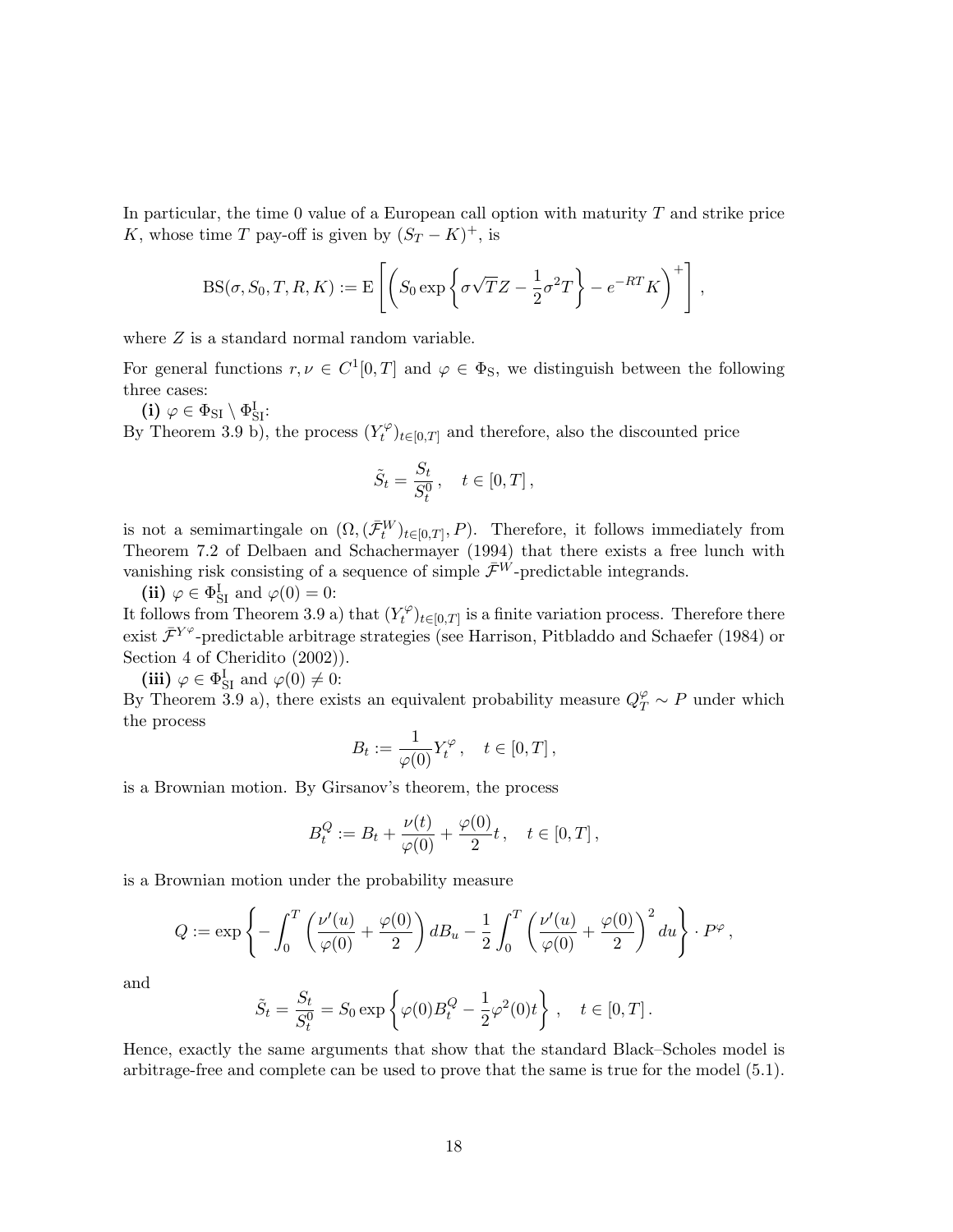In particular, the unique fair price of a European call option with maturity  $T$  and strike price  $K$  is given by

$$
BS(\varphi(0), S_0, T, \frac{r(T)}{T}, K). \tag{5.2}
$$

If  $\varphi$  is of the form (i) or (ii), then it can easily be regularized: Choose an arbitrary volatility  $v > 0$ . By Proposition 4.4, there exists for all  $\varepsilon > 0$  a function  $\tilde{\varphi}$  of the form (iii) such that  $\tilde{\varphi}(0) = v$  and

$$
\sup_{t,s\in[0,T]}\left|\mathrm{Cov}\left(Y_t^{\tilde{\varphi}},Y_s^{\tilde{\varphi}}\right)-\mathrm{Cov}\left(Y_t^{\varphi},Y_s^{\varphi}\right)\right|\leq\varepsilon.
$$

## Remarks 5.1

1. Let  $\varphi \in \Phi_{SI}^I$  with  $\varphi(0) \neq 0$ . Obviously, the distribution of the process  $(Y_t^{\varphi})$  $(t^{\varphi})_{t\in[0,T]}$ depends on the whole function  $\varphi$ . On the other hand, the option price (5.2) depends only on  $\varphi(0)$ . The reason for this is that the option price given by (5.2) is the minimal amount of initial wealth needed to replicate the option's pay-off with a trading strategy that can be adjusted continuously in time, and it can be seen from (3.9) that the volatility of the model (5.1) is given by  $\varphi(0)$ .

2. By replacing the function  $\varphi \in \Phi_{\text{SI}}$  in the representation (3.3) by a suitable stochastic process  $(\varphi_t)_{t\in[0,T]}$  with values in  $\Phi_{\text{SI}}$ , it should be possible to extend models of the form (5.1) to models with stochastic volatility.

# Example 5.2 (Regularized fractional Black–Scholes model) Let

$$
\varphi(t) = \frac{\sigma}{c_H} 1_{(0,\infty)}(t) t^{H-\frac{1}{2}} \tag{5.3}
$$

for a positive constant  $\sigma$ ,  $H \in (0, \frac{1}{2})$  $(\frac{1}{2}) \cup (\frac{1}{2})$  $(\frac{1}{2}, 1)$  and  $c_H$  as in Example 3.3 b). Then the process  $(Y_t^{\varphi})$  $(\mathcal{F}_t^{\varphi})_{t \in \mathbb{R}}$  is equal to  $(\sigma B_t^H)_{t \in \mathbb{R}}$ , where  $(B_t^H)_{t \in \mathbb{R}}$  is a standard fBm, and the corresponding model (5.1) is a fractional version of the Black–Scholes model. For a discussion of the empirical evidence of correlation in stock price returns see e.g Cutland, Kopp and Willinger (1995) or Willinger, Taqqu and Teverovsky (1999) and the references therein. In Klüppelberg and Kühn (2002) fractional asset price models are motivated by a demonstration that fBm can be seen as a limit of Poisson shot noise processes. However, it follows from Theorem 3.9 b) that  $(B_t^H)_{t\in[0,T]}$  is not a semimartingale with respect to the filtration  $(\bar{\mathcal{F}}_t^W)_{t\in[0,T]}$ , and it is well known that it is not a semimartingale in its own filtration either (for a proof in the case  $H \in \left(\frac{1}{2}\right)$  $(\frac{1}{2}, 1)$  see Example 4.9.2 in Liptser and Shiryaev (1989), for a general proof see Maheswaran and Sims (1993) or Rogers (1997)). It follows from Theorem 7.2 in Delbaen and Schachermayer (1994) that there exists a free lunch with vanishing risk consisting of simple  $\bar{\mathcal{F}}^S$ -predictable trading strategies. An early discussion about the existence of arbitrage in fBm models can be found in Maheswaran and Sims (1993). In Rogers (1997) an arbitrage for a linear fBm model is constructed, and it is shown that fBm can be turned into a semimartingale by modifying the function  $\varphi$  near zero. The arbitrage strategies given in Shiryaev (1998) and Salopek (1998) work for linear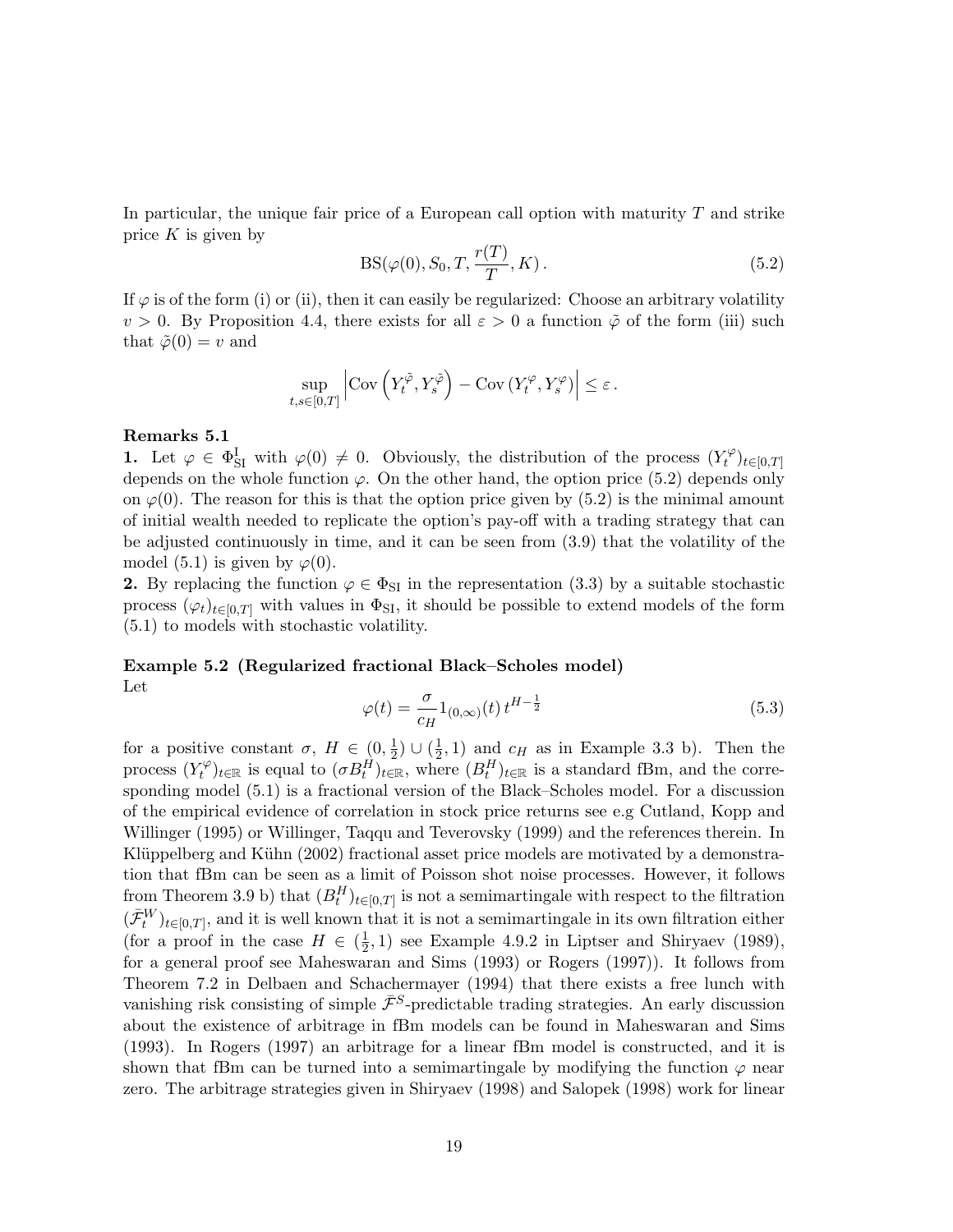and exponential fBm models with  $H \in \left(\frac{1}{2}\right)$  $(\frac{1}{2}, 1)$ . In Cheridito (2003) arbitrage for linear and exponential fBm models is constructed for all  $H \in (0, \frac{1}{2})$  $(\frac{1}{2}) \cup (\frac{1}{2})$  $(\frac{1}{2}, 1).$ 

To regularize the fractional Black–Scholes model, we can modify the function (5.3) as follows: For  $v > 0$  and  $d > 0$ , define

$$
\varphi^{v,d}(t) := \begin{cases} v + \frac{\varphi(d) - v}{d} t & \text{if } t \in [0, d] \\ \varphi(t) & \text{if } t \in (-\infty, 0) \cup (d, \infty) \end{cases}
$$

.

It is clear that for given  $v > 0$ ,

$$
\lim_{d\searrow 0}||\varphi^{v,d}-\varphi||_2=0\,.
$$

Hence, it can be shown as in the proof of Proposition 4.4 that for all  $\varepsilon > 0$  there exists a  $d > 0$  such that  $\overline{a}$ ´  $\overline{a}$ 

$$
\sup_{t,s\in[0,T]}\left|\mathrm{Cov}\left(Y_t^{\varphi^{v,d}},Y_s^{\varphi^{v,d}}\right)-\mathrm{Cov}\left(Y_t^{\varphi},Y_s^{\varphi}\right)\right|\leq\varepsilon\,.
$$

On the other hand, since the function  $\varphi^{v,d}$  is of the form (iii), the corresponding model (5.1) is arbitrage-free and complete, and the price of a European call option is given by  $(5.2).$ 

## Acknowledgements

This paper grew out of a chapter of the author's doctoral dissertation conducted at the ETH Zürich under the supervision of Freddy Delbaen. The author is thankful to Jan Rosinski and Marc Yor for helpful comments and to Yacine A¨ıt-Sahalia for an invitation to the Bendheim Center for Finance in Princeton, where a part of the paper was written. Financial support from the Swiss National Science Foundation and Credit Suisse is gratefully acknowledged.

## References

Black, F., Scholes, M., 1973. The pricing of options and corporate liabilities. J. Polit. Econom. 81, 637–659.

Cheridito, P., 2002. Sensitivity of the Black–Scholes option price to the local path behavior of the stochastic process modeling the underlying asset. Proceedings of the Steklov Institute of Mathematics, Vol. 237, 225–239.

Cheridito, P., 2003. Arbitrage in fractional Brownian motion models. Finance and Stochastics 7(4), 533–553.

Cherny, A., 2001. When is a moving average a semimartingale? Research Report No. 2001–28, MaPhySto, Denmark.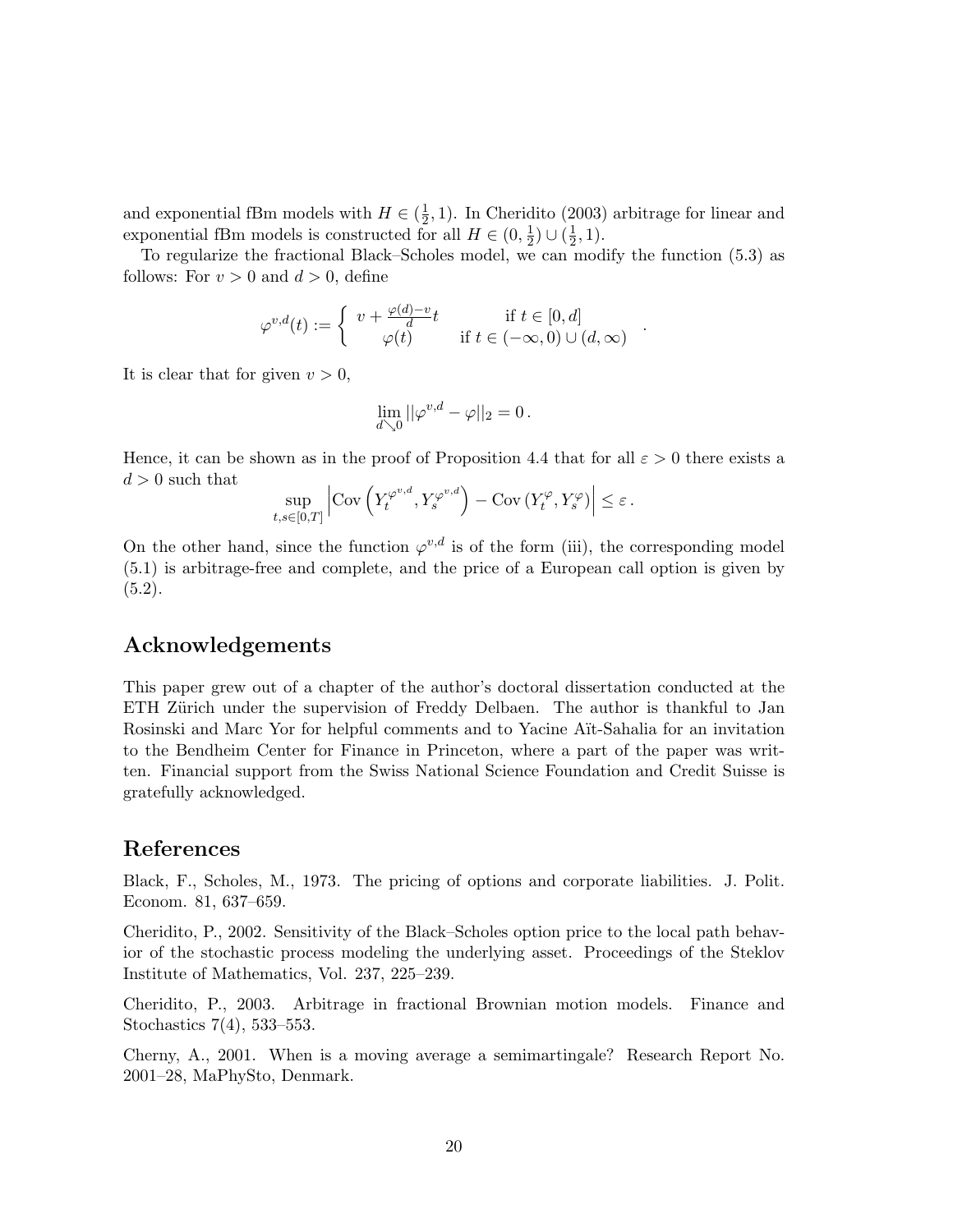Cutland, N.J., Kopp P.E., Willinger W., 1995. Stock price returns and the Joseph effect: A fractional version of the Black–Scholes model. Progress in Probability 36, 327–351.

Delbaen, F., Schachermayer, W., 1994. A general version of the fundamental theorem of asset pricing. Math. Ann. 300(3), 463–520.

Embrechts, P., Maejima, M., 2002. Selfsimilar Processes. Princeton Series in Applied Mathematics, Princeton University Press.

Emery, M., 1982. Corvariance des semimartingales gaussiennes. C. R. Acad. Sci. Paris Sér. I Math. 295(12), 703–705.

Galchouk, L.I., 1984. Gaussian semimartingales. Statistics and control of stochastic processes (Moscow), 102–121, Transl. Ser. Math. Engrg., Optimization Software, New York, 1985.

Harrison, J.M., Pitbladdo, R., Schaefer, S.M., 1984. Continuous price processes in frictionless markets have infinite variation. J. Business 57, 353–365.

Hitsuda, M., 1968. Representation of Gaussian processes equivalent to Wiener process. Osaka J. Math. 5, 299–312.

Jain, N.C., Monrad, D., 1982. Gaussian quasimartingales. Z. Wahrsch. Verw. Gebiete 59(2), 139–159.

Jeulin. T., Yor, M., 1993. Moyennes mobiles et semimartingales. Séminaire de Probabilités, Vol. XXVII, Lecture Notes in Mathematics, No. 1557, Springer, Berlin, 53–77.

Karatzas, I., Shreve, S.E., 1991. Brownian Motion and Stochastic Calculus. Springer.

Karhunen, K., 1950. Uber die Struktur stationärer zufälliger Funktionen. Ark. Mat. 1(3), 141–160.

Klüppelberg, C., Kühn, C., 2002. Fractional Brownian motion as a weak limit of Poisson shot noise processes – with applications to finance. Preprint.

Knight, F.B., 1992. Foundations of the prediction process. Oxford University Press.

Kolmogorov, A.N., 1940. Wienersche Spiralen und einige andere interessante Kurven im Hilbertschen Raum. C.R. (Doklady) Acad. Sci. URSS (N.S.) 26, 115–118.

Liptser, R.Sh., Shiryaev A.N., 1989. Theory of Martingales. Kluwer Acad. Publ., Dordrecht.

Maheswaran, S., Sims, C.A., 1993. Empirical implications of arbitrage-free asset markets. Models, Methods and Applications of Econometrics, Peter C. B. Phillips (Ed.), Basil Blackwell.

Mandelbrot B.B., Van Ness J.W., 1968. Fractional Brownian motions, fractional noises and applications. SIAM Review 10, 422–437.

Masani, P. 1972. On helixes in Hilbert space. I. Theory Prob. Appl. 17, 1–19.